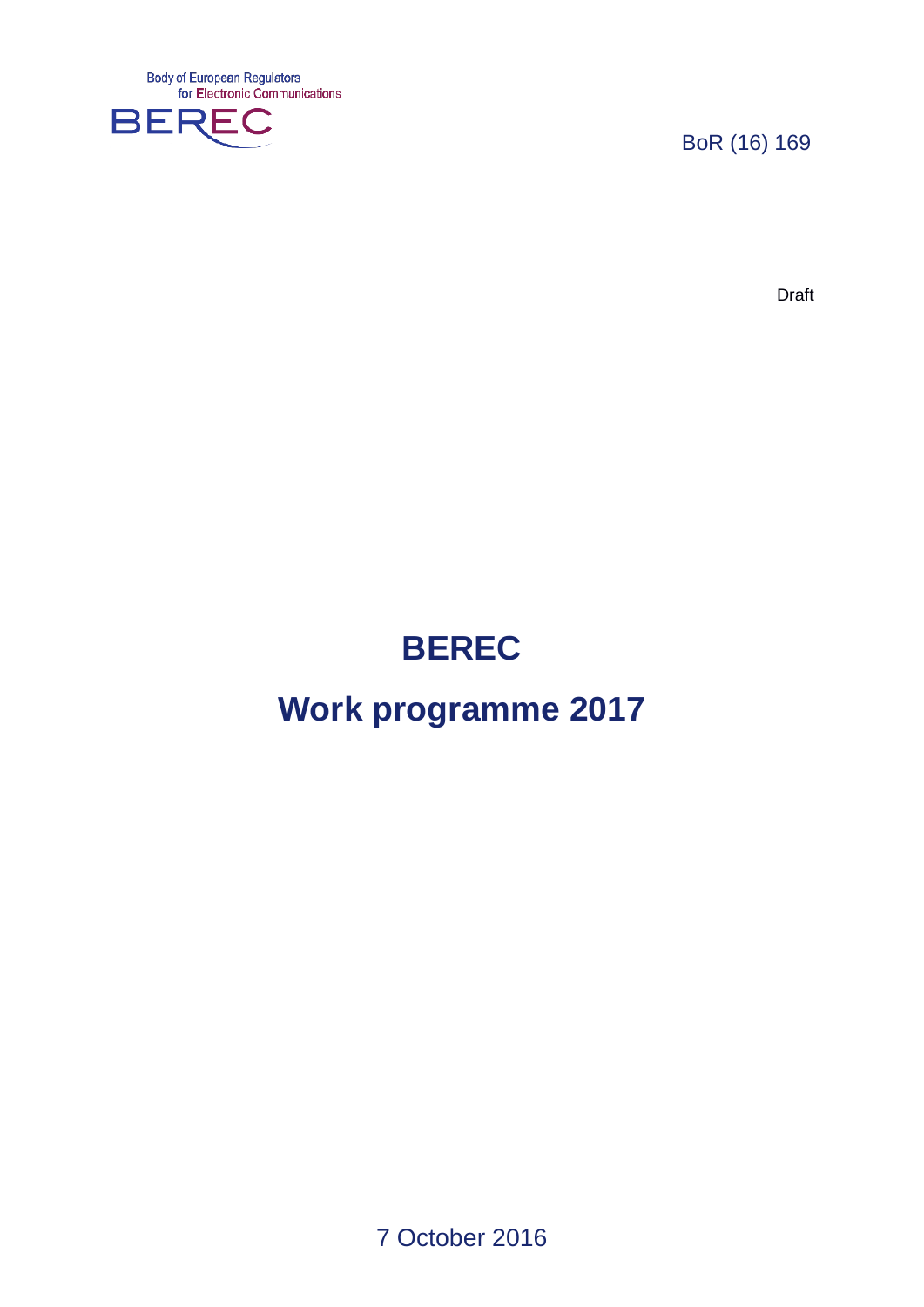# **Content**

| I.   |    |                                                                                     |
|------|----|-------------------------------------------------------------------------------------|
| Ш.   |    |                                                                                     |
| III. |    |                                                                                     |
| А.   |    |                                                                                     |
|      | 1. |                                                                                     |
|      | 1. | The impact of content markets (incl. premium audiovisual) and devices on fixed      |
|      | 2. |                                                                                     |
|      | 3. | Input on implementation of symmetric obligations: description of existing practices |
|      | 4. | A comprehensive assessment of the need to review the Common Positions relating      |
|      | 5. | New forms of sharing passive optical networks based on wavelength multiplexing      |
|      | 2. |                                                                                     |
|      | 1. |                                                                                     |
|      | 2. | Analysis of individual NRAs' current work around access conditions to State Aid     |
|      | 3. |                                                                                     |
|      | 4. |                                                                                     |
|      | 5. |                                                                                     |
|      | 3. |                                                                                     |
|      | 1. | Follow up of ongoing work on IoT and its impact on the EC Regulatory Framework      |
|      | 2. |                                                                                     |
| В.   |    |                                                                                     |
|      | 1. |                                                                                     |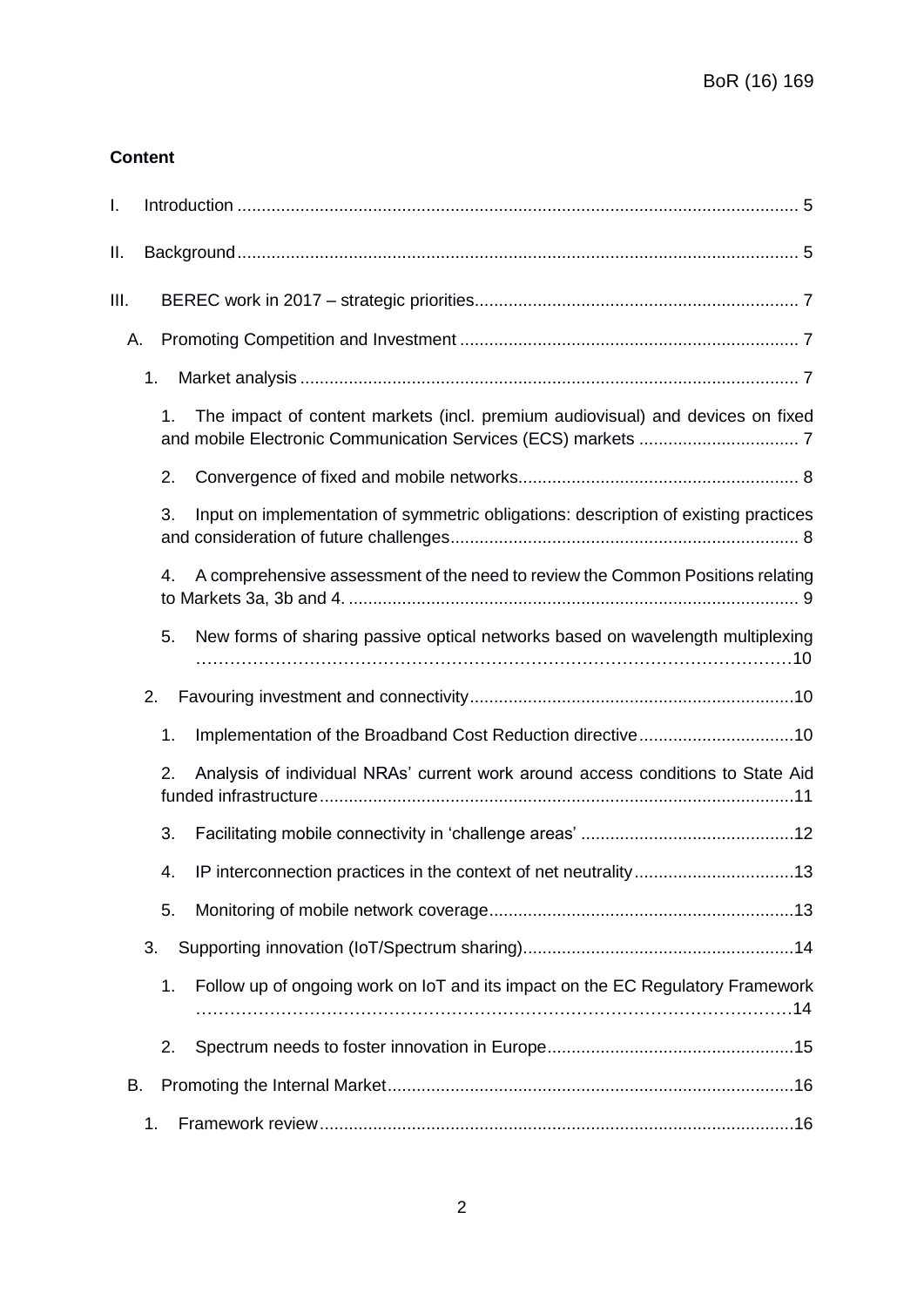|    | 1. | Inputs to legislative proposals in the context of the EC Regulatory Framework       |  |
|----|----|-------------------------------------------------------------------------------------|--|
|    | 2. | Collaboration with the Commission's consultant on its study on the review of SMP    |  |
|    | 3. |                                                                                     |  |
|    | 4. | Update of the internal qualitative report on Phase II cases (multiannual work line) |  |
| 2. |    |                                                                                     |  |
|    | 1. |                                                                                     |  |
|    | 2. |                                                                                     |  |
|    | 3. |                                                                                     |  |
|    | 4. | Inputs to the Commission implementing acts on weighted average MTRs (art. 6(2)      |  |
| С. |    |                                                                                     |  |
| 1. |    |                                                                                     |  |
|    | 1. |                                                                                     |  |
| 2. |    |                                                                                     |  |
|    | 1. | Implementation of Regulation 2015/2120 and Guidelines on net neutrality20           |  |
|    | 2. | Regulatory assessment of QoS in the context of net neutrality 20                    |  |
|    | 3. |                                                                                     |  |
| D. |    |                                                                                     |  |
|    | 1. | Benchmarking on MTR/FTR/SMS (multiannual work line) 22                              |  |
|    | 2. | Procedures for collection and standardisation of statistical and market information |  |
|    | 3. | Business market indicators for the Digital Scoreboard (elaborate a survey and       |  |
|    | 4. | Follow up of the Weighted Average Cost of Capital (WACC) study of the               |  |
|    | 5. |                                                                                     |  |
|    | 6. |                                                                                     |  |
|    | 7. |                                                                                     |  |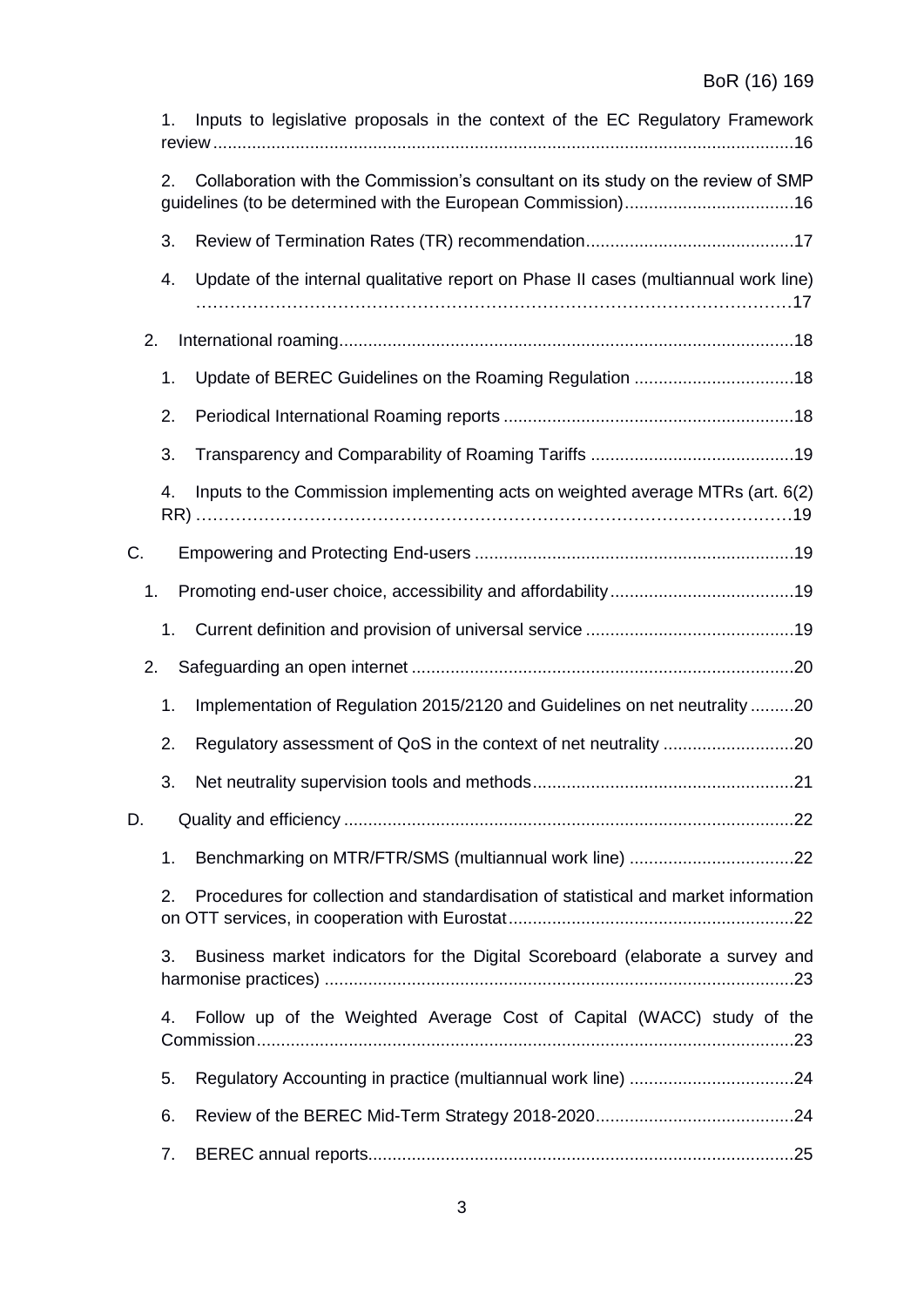# BoR (16) 169

| 9. Cooperation with the EU-institutions and institutional groups26 |  |
|--------------------------------------------------------------------|--|
|                                                                    |  |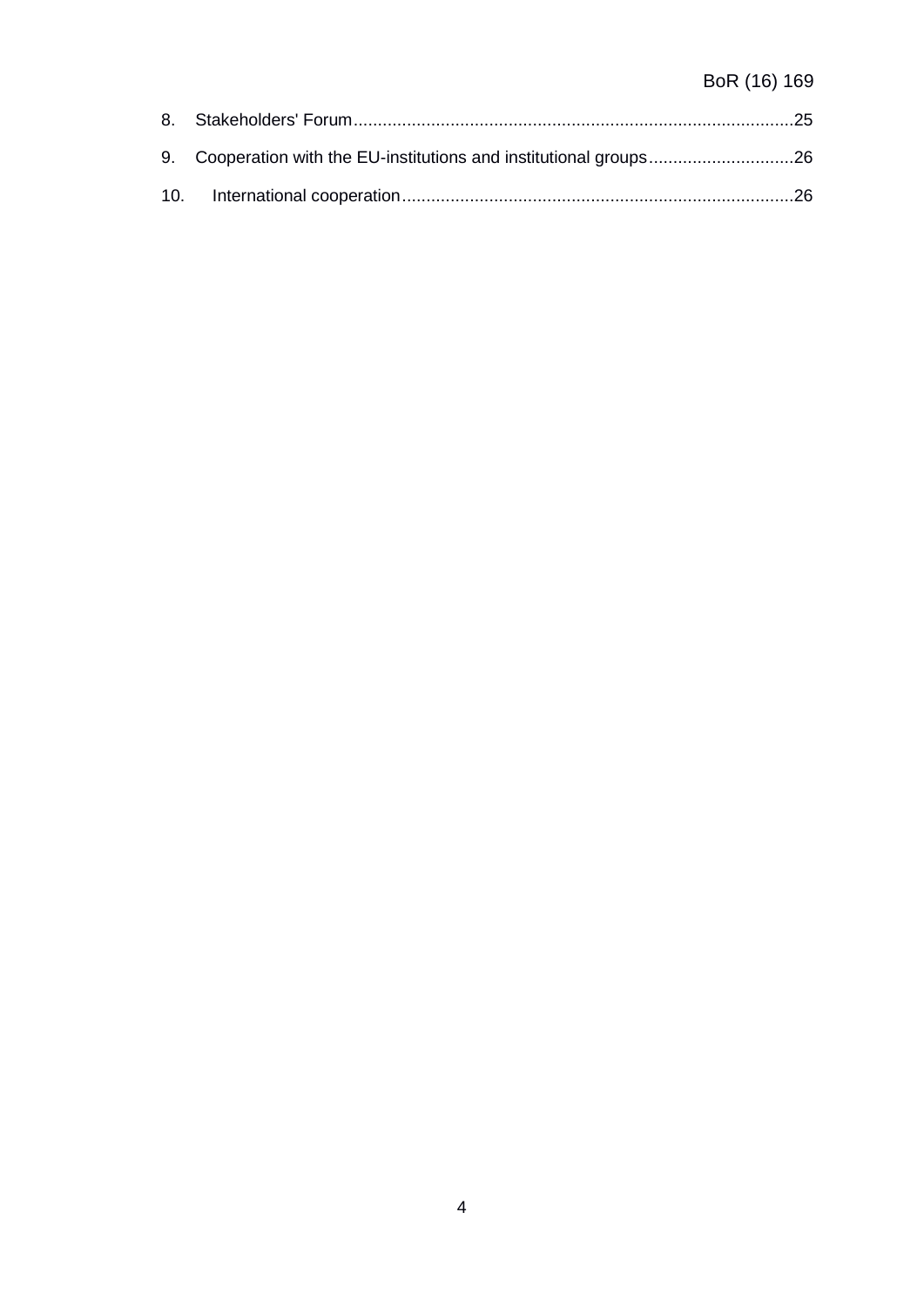# **I. Introduction**

<span id="page-4-0"></span>The Body of European Regulators for Electronic Communications (BEREC) was established by Regulation (EC) No 1211/2009 of the European Parliament and of the Council of 25 November 2009. According to Article 5 (4) of this Regulation, the BEREC Board of Regulators shall, after consulting interested parties, adopt the annual Work Programme of BEREC before the end of each year preceding that to which the Work Programme relates. The Board of Regulators shall transmit the annual Work Programme to the European Parliament, the Council and the European Commission as soon as it is adopted.

The BEREC Work Programme 2017, maintains BEREC's commitment to the development of regulatory best practices amongst National Regulatory Authorities (hereinafter NRAs), leading to independent, consistent, high-quality regulation of electronic communications markets, thereby contributing to the further development of the internal market for the ultimate benefit of Europe and Europe's citizens. This is in line with the purpose of achieving maximum consistency with the BEREC Strategy 2015-2017. Furthermore, the Work Programme 2017 mirrors BEREC's commitment to serve as a body for reflection, debate and advice for European Parliament, the Council and the European Commission in the electronic communications field.

In this sense, the Work Programme 2017 seeks to address current regulatory challenges, and to prepare for the new challenges ahead resulting from market, technological and social developments. The BEREC Work Programme 2017 has a clear focus on the upcoming review of the current regulatory framework for electronic communications (hereinafter the Framework Review). The Framework Review process is raising various regulatory issues, which bring about requests for BEREC's input to a broad range of topics covering a wide field of regulatory aspects.

The BEREC Work Programme 2017 was discussed and agreed at the BEREC Board of Regulators meeting in Vilnius on 6-7 October. In line with the practice of previous years and in accordance with Article 5 of the BEREC Regulation, the BEREC Work Programme was subject to consultation. The public consultation ran from 7 October to 2 November 2016, in order to increase transparency and to provide BEREC with valuable feedback from all relevant stakeholders.

# **II. Background**

<span id="page-4-1"></span>In the context of significant changes in technology, market structures, consumption patterns and expectations, Europe's internal market will be required to consider newly emerged challenges, ensuring connectivity as well as safeguarding an open digital environment, and allowing for innovation and experimentation.

The Framework Review will be of utmost importance to support these important challenges. In 2017, BEREC will therefore focus an important part of its work on the Digital Single Market (DSM) and on the upcoming Framework Review.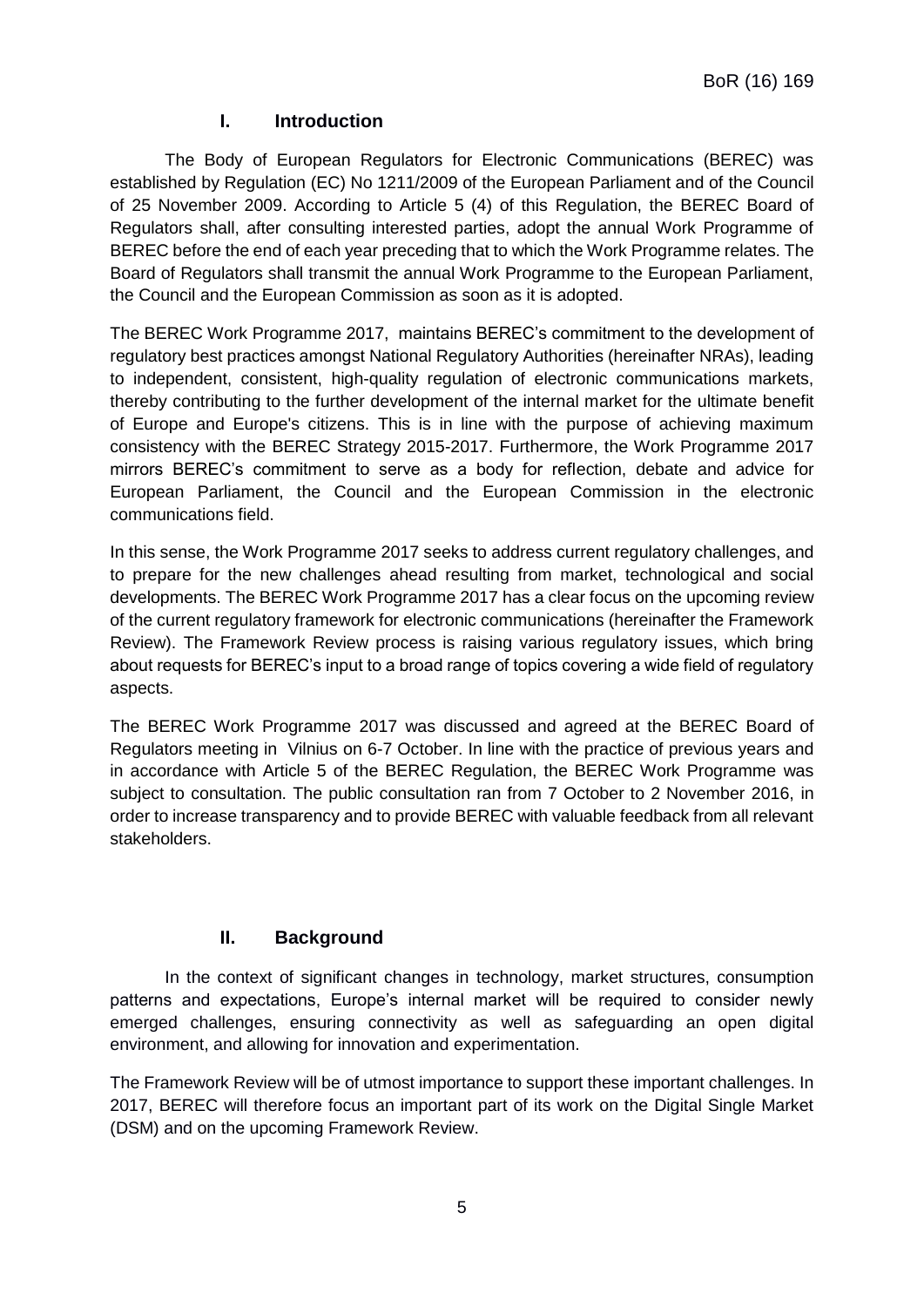In addition, BEREC will continue to provide insights and advice to ensure a consistent application of the EU regulatory framework. It will also reflect on prospective topics.

According to the BEREC Strategy 2015-2017, the Work Programme 2017 will continue to develop these actions in the light of the three strategic pillars for BEREC´s activities: (A) promoting competition and investment, (B) promoting the internal market, and (C) empowering and protecting end-users. Since BEREC is constantly seeking to improve its working methods and practices, as well as the quality and timeliness of its output, another key area of the Work Programme is (D) quality and operational efficiency. The BEREC Strategy will be reviewed in 2017 for the period 2018-2020.

The implementation of the Work Programme 2017, as in previous years, will be undertaken by Expert Working Groups (hereinafter EWGs), comprised of experts from the NRAs who participate in BEREC as members or observers. Each EWG addresses a number of topics, analyses the relevant issues and prepares, inter alia, reports for discussion and adoption by the Board of Regulators (BoR). Workstreams and deliverables are presented in Section 3, under the three Strategic Priorities and to achieve the quality of BEREC's output and operational efficiency. As a cross-cutting issue, the Work Programme will give particular attention to end-users' interests, including those of specific issues relating to business customers, in the relevant work streams.

In addition to the specific workstreams set out in the Work Programme 2017, BEREC anticipates continuous involvement in Article 7/7a Phase II cases, which will be dealt with by delivering relevant Opinions, with the highest priority and within strict statutory deadlines. BEREC will also address any ad hoc requests for advice from the EU institutions (European Commission, Council and European Parliament) and will strive to complete these requests appropriately and on time.

The support of the BEREC Office is of key importance to the success of the BEREC Work Programme 2017. Under the guidance of the Administrative Manager, the BEREC Office provides professional and administrative support services to BEREC and its EWGs. The BEREC Office is committed to handling the increasing volume of work in an efficient, proactive and timely manner.

Finally, BEREC will continue to follow the approach whereby NRAs work together to elaborate Common Positions (CPs), guidelines and best practices. BEREC believes that this wellestablished "bottom-up" approach, drawing on and informed by NRAs' on-the-ground experience of the implementation and impact of regulation at the national level, is what makes its outputs particularly relevant and valuable.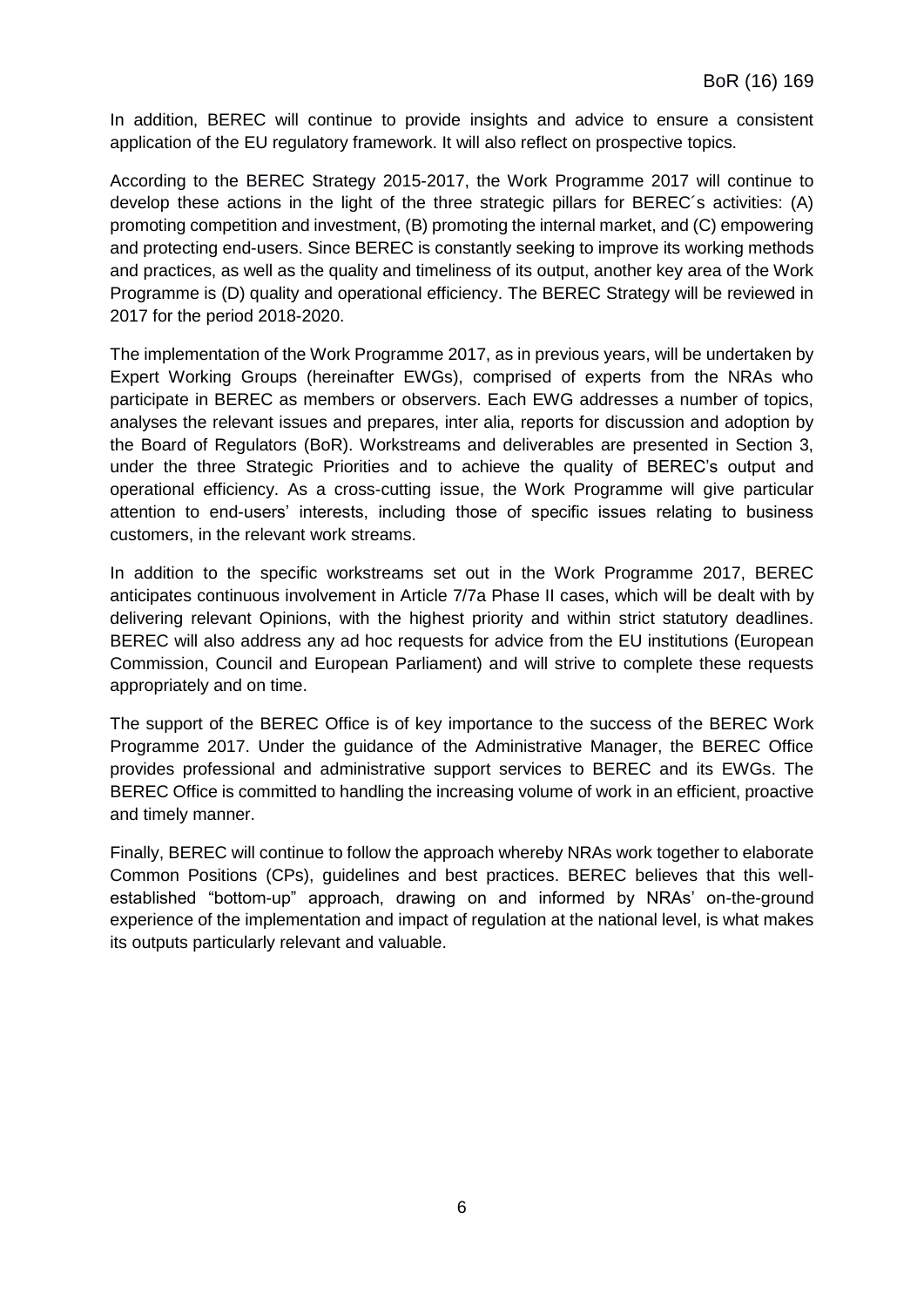# <span id="page-6-0"></span>**III. BEREC work in 2017 – strategic priorities**

# <span id="page-6-1"></span>**A. Promoting Competition and Investment**

#### **1. Market analysis**

<span id="page-6-2"></span>1. The impact of content markets (incl. premium audiovisual) and devices on fixed and mobile Electronic Communication Services (ECS) markets

<span id="page-6-3"></span>Traditional operators evolve in a complex and changing environment. On the one hand, there are more and more interactions of actors providing traditional telecommunication services with adjacent markets; on the other hand, operators may refocus on their original role of connectivity providers. The purpose of the report planned by BEREC on the influence of content markets is to consider the position of operators in the digital environment: how electronic communications interacts with other sectors and whether the relevant rules apply to all.

The first sector to be considered is the content sector. Content (including audiovisual) services and ECS can be complementary goods and some market players are applying convergence strategies, typically based on bundling practices and exclusivity offers, having a direct impact on network operators and ECS providers. In many countries, audiovisual content distribution is evolving from traditional digital terrestrial/satellite broadcasting and linear cable pay TV to IP-based content distribution over fixed and mobile IP networks under traditional as well as video on demand models. Some traditional telecommunication operators providing ECS are acquiring or have already acquired rights for premium content and are bundling access to this content with their fixed and mobile broadband access and telephony offers. This content can be used as a tool for leveraging their market position. Simultaneously, pure OTT players are also competing with existing content providers by offering premium content online..

The second sector to be analysed is the device industry. Devices are one of the key components of the digital value chain, and manufacturers have the ability, and may have the incentive, to facilitate or restrict access to certain digital contents and services*.* While telecom operators are subject to net neutrality rules under regulation 2015/2120, no specific obligation applies to device manufacturers in terms of openness. In order to preserve and promote the end-users' capacity to have access and to contribute to the various content and applications on the Internet, attention should also be paid to the device sector.

The objective of this report is to: 1) Provide a snapshot on the current situation in Europe regarding (i) the distribution of premium content by different actors, (ii) the application of bundling practices, and (iii) the exclusivity agreements applied for content; 2) Identify areas of concern regarding the impact of these bundling practices and exclusivity agreements on ECS markets; 3) Provide an analysis on device openness; and 4) Summarise approaches taken by NRAs and competition authorities to address potential competition concerns in this area.

This fact-finding exercise will focus on highlighting the situation in Europe as well as the experiences and concerns of NRAs. The final output will be based on a questionnaire to be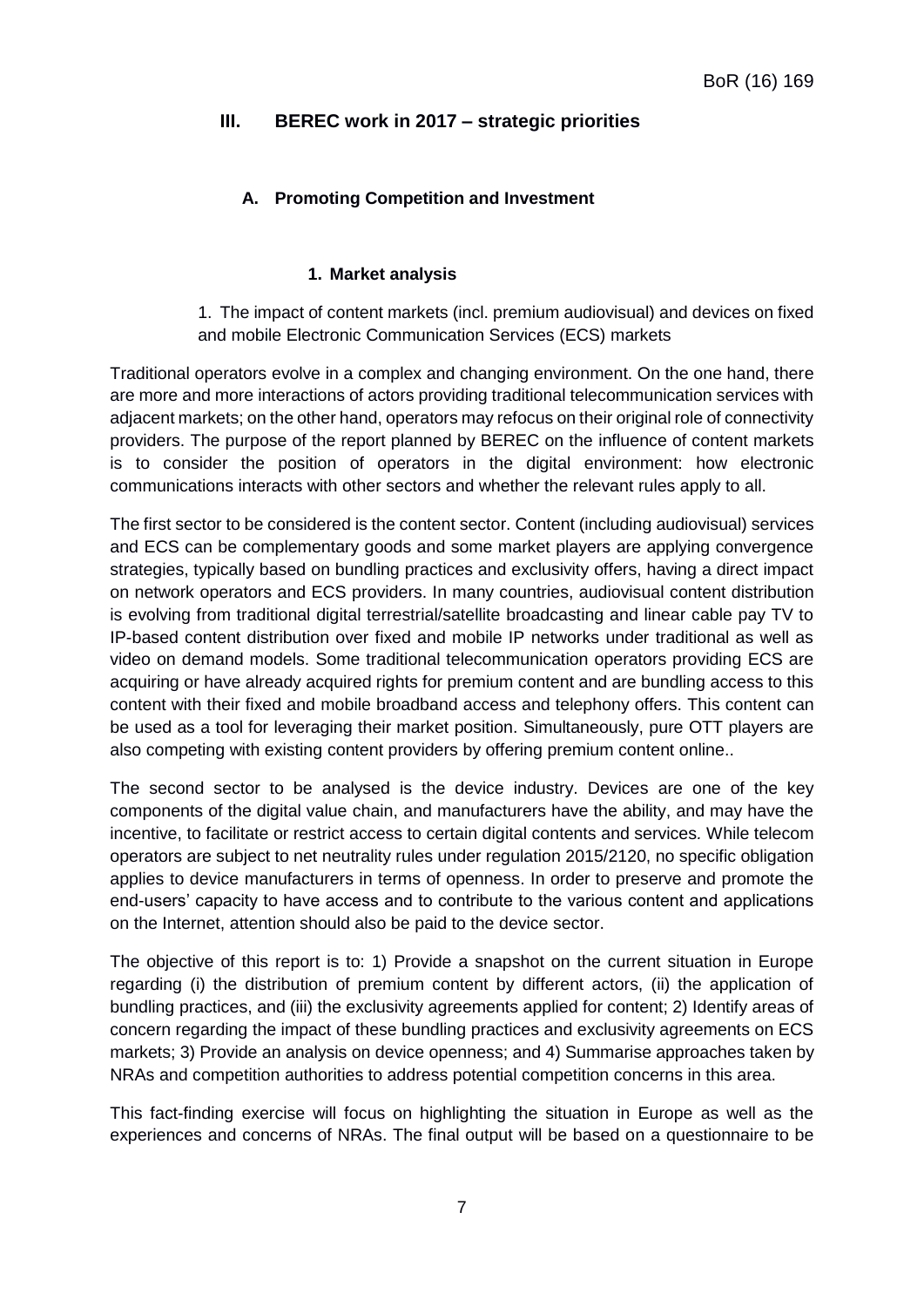sent to NRAs, as well as a review of relevant reports on this field. The deliverable from this workstream will be a public report to be published after Plenary 4, 2017.

# **Deliverable**

BEREC Report on the impact of content markets and devices on fixed and mobile ECS markets

Public consultation in P3/2017

Adoption in P4/2017

2. Convergence of fixed and mobile networks

<span id="page-7-0"></span>The convergence between fixed and mobile networks is rapidly evolving and has many forms, both at commercial (e.g. fixed/mobile bundles) and technological levels (e.g. Voice over Wifi) as well as in networks and infrastructure (e.g. shared core and backhaul networks). This rapidly changing area requires a good understanding of the actual situation in Member States regarding operators' strategies and uses in the convergent context, of how NRAs have responded to these trends and of any regulatory implications under the current framework. The analysis will help NRAs formulate appropriate regulations if necessary in order to better accompany this development

This report will analyse the trends that may give rise to new regulatory challenges, focusing in particular on the network and infrastructure level. It will include a state of play of convergence, exploring how the same networks can be used for fixed and mobile services. It will include a focus on backhaul connectivity (demand from operators, possible offers, description and understanding how they are provided) and analyse how this interacts with existing regulation measures.

# **Deliverable**

BEREC Report on the convergence of fixed and mobile networks

<span id="page-7-1"></span>Adoption in P3/2017

3. Input on implementation of symmetric obligations: description of existing practices and consideration of future challenges

Symmetric obligations are seen in some cases as an effective regulatory tool to ensure access to network facilities and civil infrastructures, ensure end-to-end connectivity, facilitate the deployment of long-term very high capacity networks and promote competition. In the context of the Framework Review, it is worthwhile to study this regulatory tool and its complementarity with other types of regulatory interventions.

In 2017, BEREC will explore and share best practices based on the experiences of NRAs which have already implemented symmetric regulation under Article 5 of the Access Directive and Article 12 of the Framework Directive, with a view to addressing any potential proposals emerging from the Framework Review.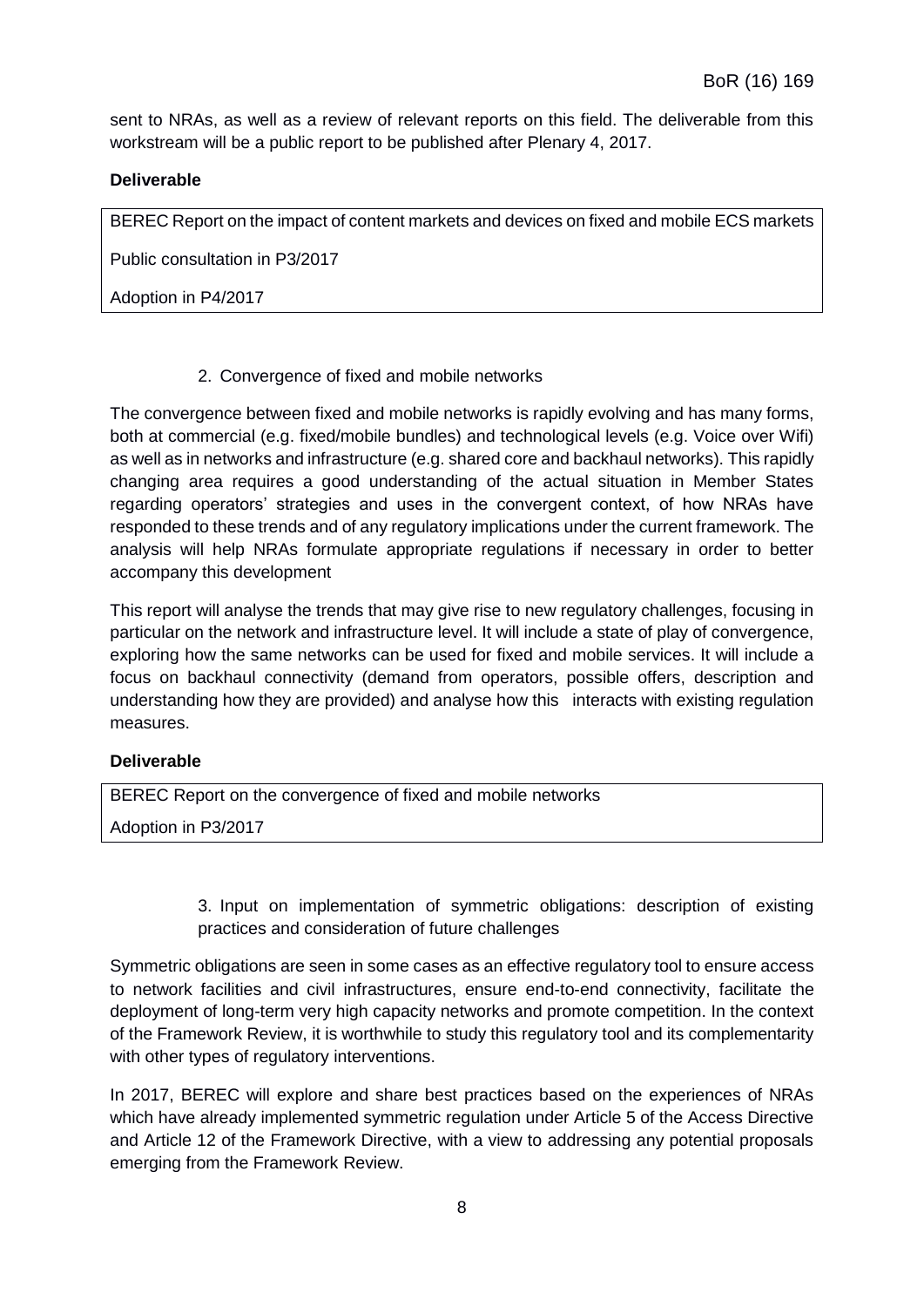A survey, addressed in particular to those NRAs which have already implemented symmetric regulation will be carried out in order to identify any lessons learned so far. The precise content and timing of deliverables will be determined by the Commission's proposals in the Framework Review process. BEREC will aim, however, to complete the process of gathering and exchanging information at the beginning of 2017.

# **Deliverable**

Survey to NRAs on the implementation of symmetric obligations. Presentation of the results in P1/2017

> 4. A comprehensive assessment of the need to review the Common Positions relating to Markets 3a, 3b and 4 .

<span id="page-8-0"></span>Between 2014 and 2016, BEREC carried out a monitoring exercise to assess how NRAs have implemented the revised Common Positions (CP) relating to Markets 3a, 3b and 4. Through this ongoing monitoring exercise, BEREC aims to gain a detailed understanding of which regulatory approaches work best for different national circumstances, with a view to refining best practices. BEREC also wishes to gain insight into its own harmonisation efforts. During 2017, BEREC will carry out an assessment to consider whether there may be a need to update these CPs in the light of:

- Market and technology trends and developments (e.g. vectoring and cable-access)
- Lessons learnt from those best practices that have worked well, based on the CP monitoring exercises carried out over the last three years;
- The application of the 2013 Commission Recommendation on consistent nondiscrimination obligations and costing methodologies to promote competition and enhance the broadband investment environment;
- NRAs' experiences as to how they take account of cable operators in market definition and SMP assessment and their experience in considering or imposing remedies on these operators;
- A review of remedies imposed by NRAs in respect of business wholesale products, including approaches in setting any obligations which foster operational quality of service.

The output of this workstream will be a report that sets out the areas where BEREC considers there may be scope for updating CPs and a recommended approach for taking this work forward.

# **Deliverable**

BEREC Report on the need to review the Common Positions on Markets 3a, 3b and 4.

Adoption in P4/2017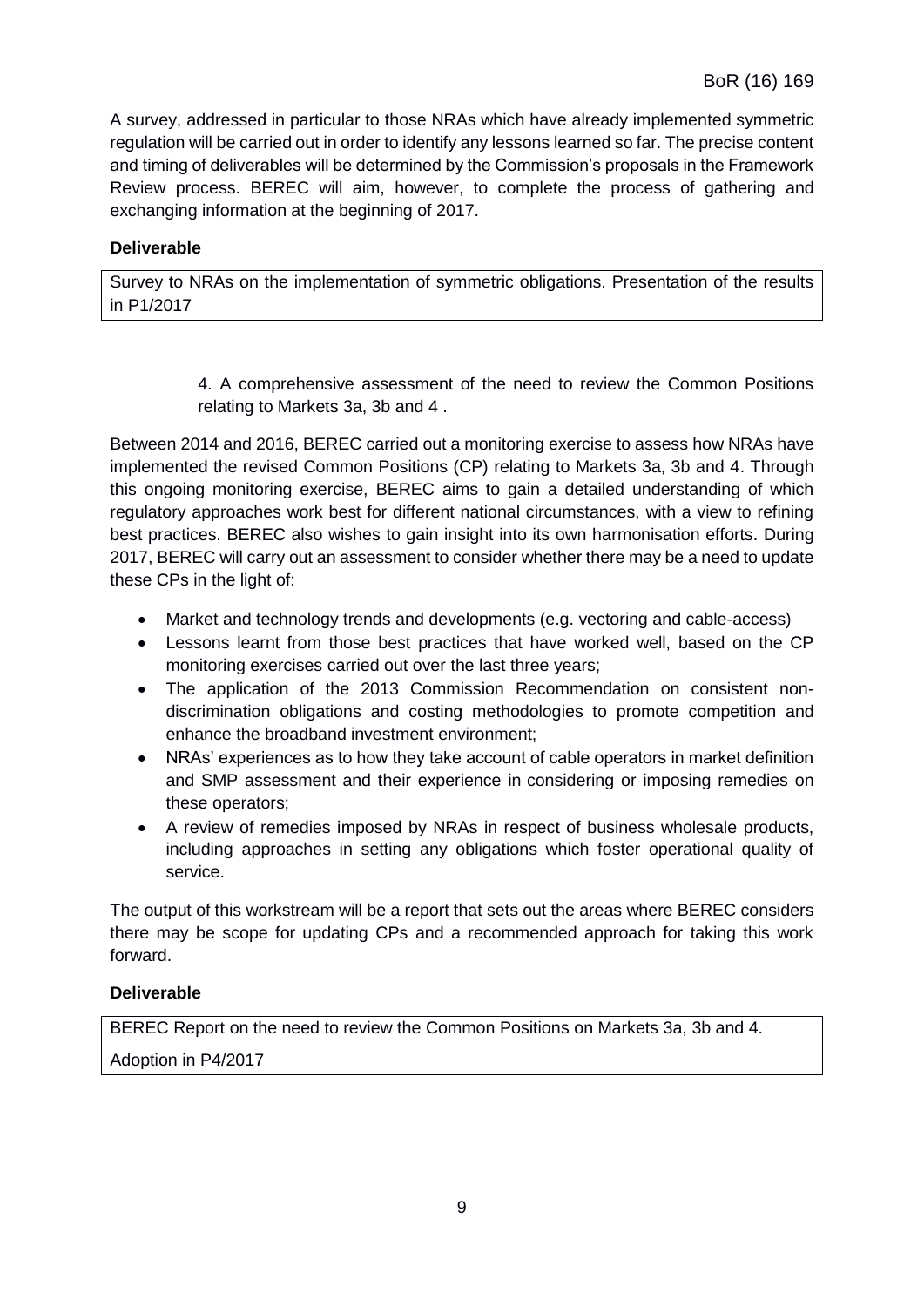<span id="page-9-0"></span>5. New forms of sharing passive optical networks based on wavelength multiplexing

New forms of sharing passive optical networks (PON) have become possible, in particular with the adoption of the new PON standard (NG-PON2, G.989.2), which was approved by the ITU on December 2014. NG-PON2 enables several network operators to use the same PON and to operate their own wavelength on top of it. Therefore, NG-PON2 may be an option for network operators which are considering co-investment in the same fibre infrastructure, on a commercial or regulated basis. NG-PON2 could allow, for instance, to unbundle the fibre infrastructure of the SMP operator on the basis of wavelengths, i.e. wavelength unbundling could be considered as an additional tool in an NRA's toolbox in the future as it might be used to impose a new form of network access on the SMP operator. Finally, such forms of sharing could also be relevant in the context of state-aid funded networks which have to give access to other operators.

This project has the following two objectives. Firstly, to report about the current state of deployment of NG-PON2 technology, including the questions of (i) whether and to what extent the new PON standard has already been employed and (ii) whether access to such infrastructures has already been provided in case of co-investment, access to State aid funded network infrastructure or imposed as a remedy on market 3a. The reasons why or why not such a form of access has been used will also be investigated.

Secondly, this report discusses questions which may arise in the context of such forms of network sharing, including how the costs could be allocated between the operators. In this regard, it may be relevant to consider whether and how the number of end users connected to a NG-PON2 per network operator can be reliably identified. Another question may be how wavelength unbundling compares to other wholesale access products (for example, Layer 2 wholesale access products).

# **Deliverable**

 $\overline{a}$ 

BEREC Report on new forms of sharing passive optical networks based on wavelength multiplexing

Adoption in P3/2017

# <span id="page-9-1"></span>**2. Favouring investment and connectivity**

1. Implementation of the Broadband Cost Reduction directive

<span id="page-9-2"></span>The broadband cost reduction directive  $(BCRD)^1$  aims to facilitate and incentivise the roll-out of high-speed electronic communications networks by promoting the joint use of existing physical infrastructure and by enabling a more efficient deployment of new physical infrastructure so that such networks can be rolled out at lower cost. Member States shall adopt

Directive 2014/61/EU of the European Parliament and the Council of 15 May 2014 on measures to reduce the cost of deploying high-speed electronic communications networks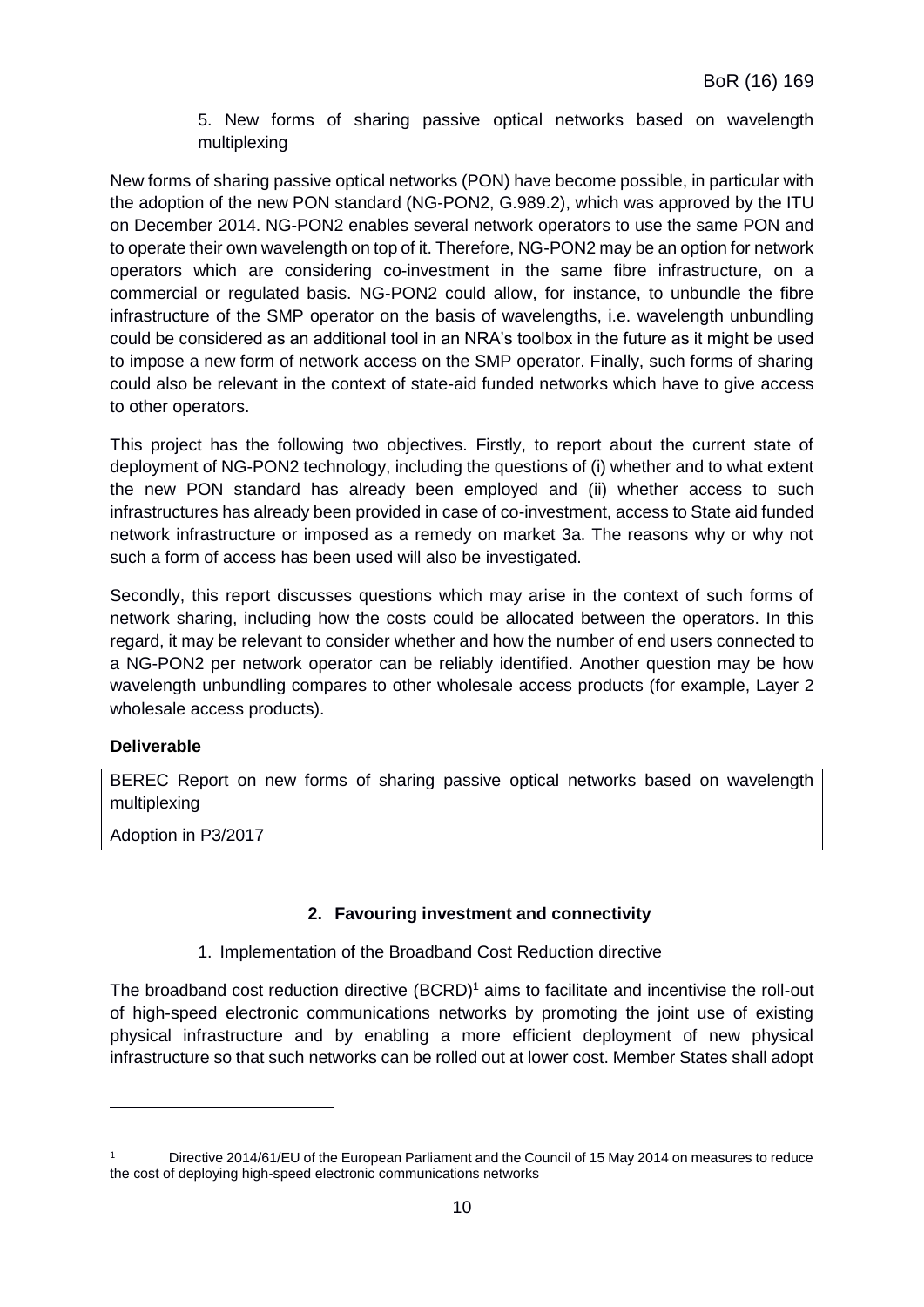and publish the laws, regulations and administrative provisions necessary to comply with the BCRD by 1 January 2016 and they shall apply those measures from 1 July 2016.

The BCRD in particular contains rules with regard to access to existing physical infrastructure, coordination of civil works and access to in-building physical infrastructure. In case the involved parties are not able to reach an agreement or access is refused, either party is entitled to refer the issue to the competent national dispute settlement body. The BCRD also foresees measures to increase the transparency concerning physical infrastructure and planned civil works and defines which information should be available at a single information point. Finally, the BCRD requires that information regarding permit-granting procedures is also available at the single information point.

NRAs may be involved in the implementation of the BCRD, for example in the role of the national dispute settlement body and/or the single information point. BEREC will hold an expert workshop in October 2016 in order to exchange information and experience so far on the state of play of the implementation and related challenges, and, as far as possible, contribute to the development of best practices. This project will go one step further and will examine the implementation of the BCRD in more detail. In particular, the tasks assigned to NRAs, the decisions taken by NRAs where they are designated as the national dispute settlement body, as well as the information provided at the single information point will be investigated.

This should allow, inter alia, identification and sharing of issues encountered, and development of best practices, in determining whether a reasonable access request has been made to civil infrastructure of network operators, and under what conditions such access requests should be granted in case of initial refusal.

#### **Deliverable**

BEREC Report on the implementation of the broadband cost reduction directive Adoption in P4/2017

> 2. Analysis of individual NRAs' current work around access conditions to State Aid funded infrastructure

<span id="page-10-0"></span>The "EU Guidelines for the application of the State Aid rules in relation to the rapid deployment of broadband networks" set out general conditions for State Aid projects for the rapid deployment of broadband networks. Open access to the funded broadband infrastructure is generally considered as a prerequisite for State Aid to be consistent with competition law. In this regard, the guidelines outline conditions on access, prices and dispute resolution between access seekers and the subsidised infrastructure operator.

They foresee a role for NRAs in designing a pro-competitive State Aid measure in support of broadband roll-out. For instance, NRAs should issue national guidelines to local authorities taking into account the Electronic Communications Regulatory Framework and relevant recommendations issued by the Commission to define the conditions for access to infrastructures/networks made with State intervention. NRA guidelines are intended to increase transparency for the operators and ease the administrative burden of local authorities and the consulted NRAs.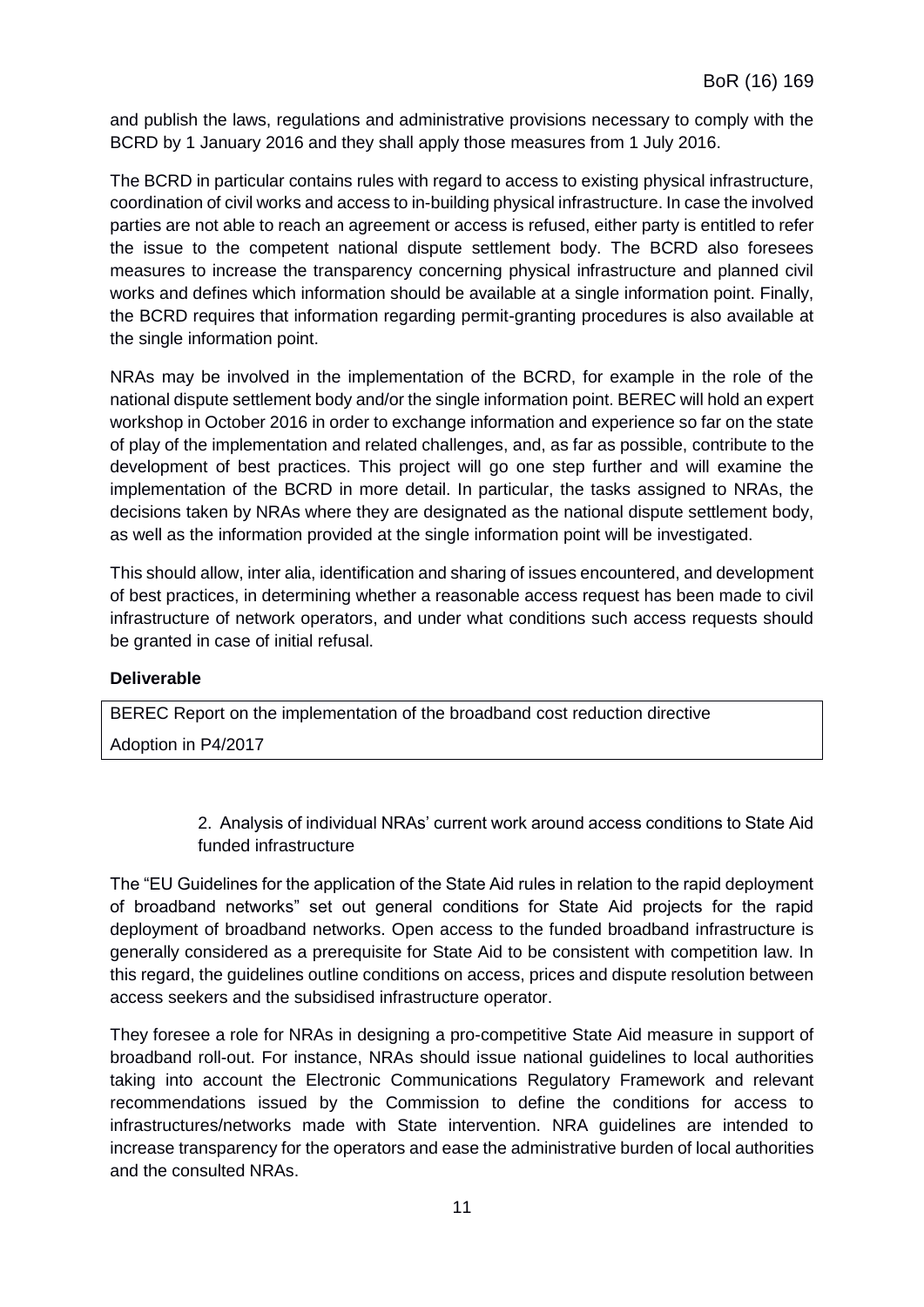BEREC started to work on Open Access in the State Aid context as early as 2011 (BoR (11) 05). It contributed to the revision process of the State Aid Guidelines (BEREC Response to the European Commission Questionnaire on the Revision of the State Aid Guidelines (BoR (11) 42) and BEREC Opinion on the draft revision of the EU Guidelines for the application of the State Aid rules in relation to the rapid deployment of broadband networks (BoR (12) 91), which were adopted in the beginning of 2013.

The EU State Aid Guidelines have now been applied for some years and a number of national umbrella schemes have been endorsed by the Commission on their basis foreseeing a role for the NRA.

BEREC will write a report examining how access conditions based on the State Aid Guidelines have been implemented in different MS and what was the role of the NRA, in cooperation with other competent bodies. It will also give an overview of Guidelines issued by NRAs and the extent to which access obligations imposed on a subsidised network are aligned with access obligation laid down under sectoral regulation.

#### **Deliverable**

BEREC Report on the analysis of individual NRAs' current work around access conditions to State aid funded infrastructure

Adoption in P4/2017

3. Facilitating mobile connectivity in 'challenge areas'

<span id="page-11-0"></span>The consistent growth in the use of mobile services is reflected in the demand for extended coverage, including in areas which represent a particular challenge for operators and public authorities including regulators:

- faster network rollout and extended coverage is expected by users and local authorities in areas where the operators have less incentive to invest, such as rural areas;
- integrated, seamless coverage is expected in constrained areas (transportation, subways, indoor, etc.).

The objective of this workstream is to make a comprehensive and comparative assessment of initiatives to facilitate mobile connectivity in 'challenge areas', where operators can be reluctant to roll out. BEREC will compile these findings in a report.

This report will include a short overview by country of attributed frequencies, related coverage obligations, technology coverage, number of poles rolled out, etc. It will discuss, amongst other topics, digital planning obligations or public/private initiatives, white spot area coverage, rural area coverage, constrained areas, indoor, and transportation etc. The report will particularly focus on solutions implemented or considered (RAN-sharing, passive/active sharing etc.) with respect to mobile network sharing, and related competition matters. Forward-looking solutions will also be studied, in the light of what is taking place in different markets.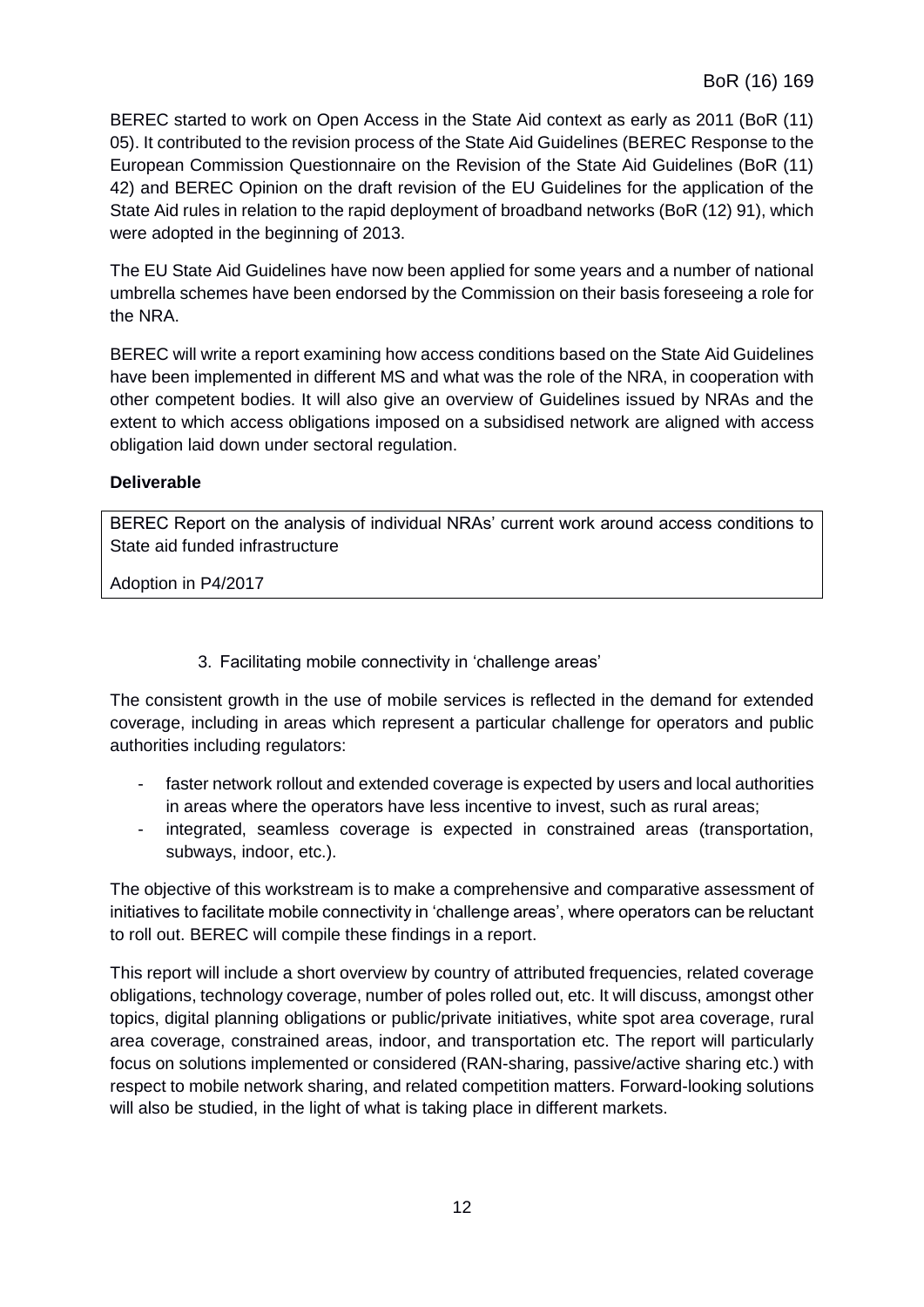# **Deliverable**

BEREC Report on facilitating mobile connectivity in 'challenge areas' (to be preceded by a phase of dialogue with stakeholders)

Adoption in P3/2017

#### 4. IP interconnection practices in the context of net neutrality

<span id="page-12-0"></span>BEREC's 2012 report, 'An assessment of IP interconnection in the context of net neutrality', described how the Internet ecosystem has managed to adapt IP interconnection arrangements to reflect (inter alia) changes in technology, in the (relative) market power of players, in demand patterns and in business models. This has happened without the need for regulatory intervention.

The paper focused on the wholesale level of interconnection between ISPs and other intermediaries in the Internet value chain and analysed how deviation from net neutrality may or may not be reflected at the interconnection level governing transmission across the Internet. A disruption of interconnection could lead to a situation where end-users cannot reach all destinations of the Internet, or where the quality of service from the end-user's perspective is not satisfactory.

BEREC will examine recent technical and commercial evolution and update the 2012 report in the light of new developments such as the 2015 Open Internet Order in the US, various relevant reports on the issue, the data collection experience of NRAs, and the TSM regulation.

#### **Deliverable**

BEREC Report on IP interconnection practices in the context of net-neutrality

Publication for consultation P2/2017, Final adoption P3/2017

5. Monitoring of mobile network coverage

<span id="page-12-1"></span>Mobile network coverage is of the utmost importance and monitoring it is therefore key for NRAs, many of which have developed various interesting methodologies. This work will be an opportunity for NRAs to share their best practices and experiences of monitoring mobile network coverage.

The experts will first establish a comparable overview of relevant national figures, regarding mobile coverage, by country (coverage statistics, by technology, population and territory, number of polls rolled out, etc.). The experts will also tackle how coverage statistics are calculated by each NRA. There may also be a review of coverage maps and coverage checking tools, focusing on how NRAs deal with these issues.

NRAs will share their methodologies and implementations thereof, if relevant, to ensure reliability of these coverage figures and maps (field tests, technical modelling, etc). Questions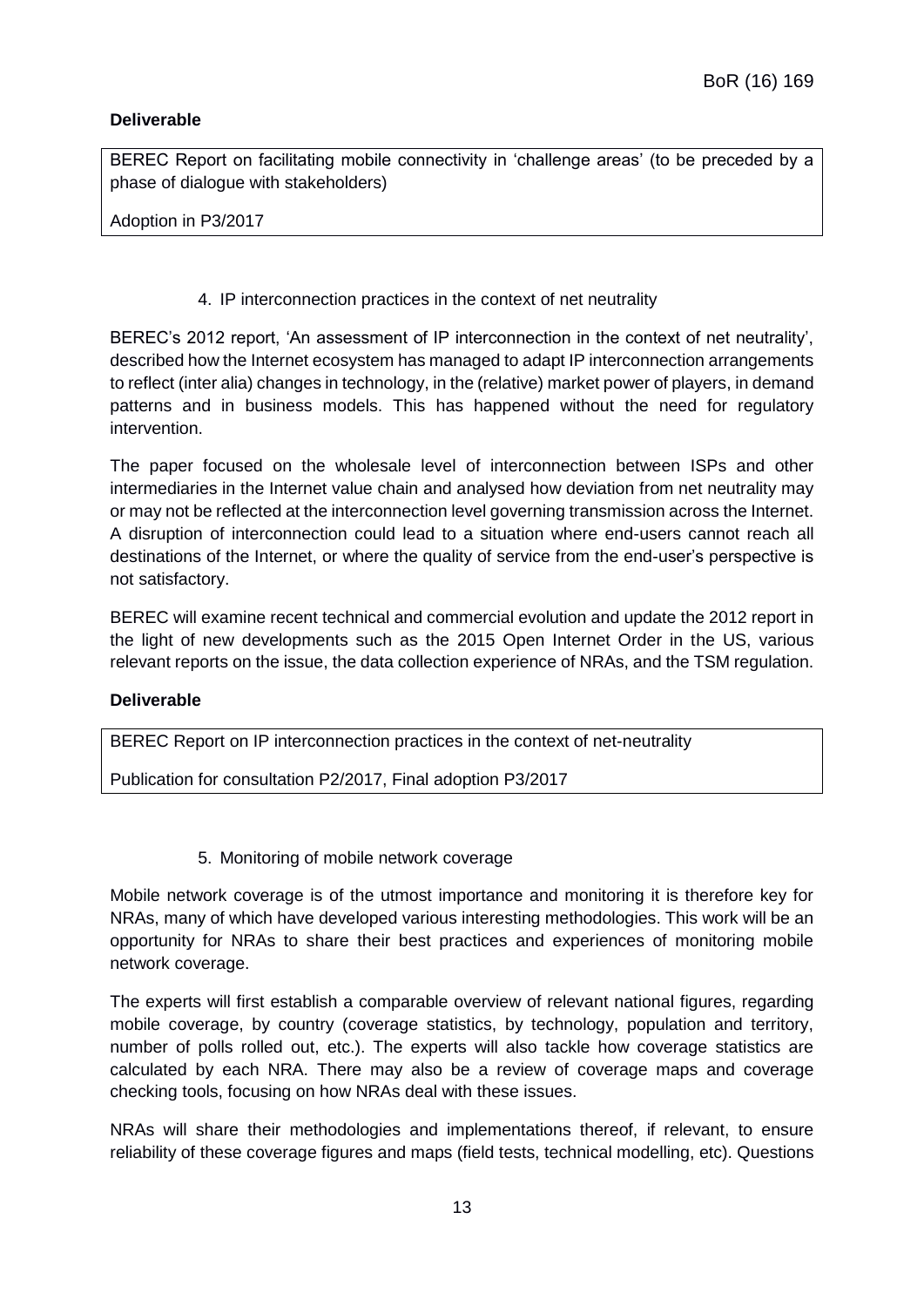regarding publication (report, frequency of publication, website, etc) and public monitoring should also be considered.

Finally, based on the above, the experts will establish a Common Position on how these matters could be dealt with, in a common and consolidated approach, and assess whether more advanced monitoring should be implemented at EU level.

#### **Deliverable**

BEREC Common Position on monitoring of mobile network coverage

Public consultation in P3/2017

<span id="page-13-0"></span>Adoption in P4/2017

# **3. Supporting innovation (IoT/Spectrum sharing)**

1. Follow up of ongoing work on IoT and its impact on the EC Regulatory Framework

<span id="page-13-1"></span>In early 2016, BEREC issued a report on « Enabling the Internet of Things » which discussed IoT technologies and their impact on regulation.

As a follow up to the report, a workshop will be held to discuss the regulatory implications and the solutions that might be required to ensure large-scale and sustainable IoT rollouts that bring significant benefits to citizens and consumers across several industry sectors. The workshop will strive to identify the potential barriers to the IoT evolution and issues related to the diversity of use. While purely telecom-related topics must be tackled, such as scarce resources, roaming, coverage or interoperability, the workshop will also consider issues with a broader scope, pertaining to innovation and investment, consumer trust (security, resilience, confidentiality), data privacy and data ownership and portability. The workshop will take particular account of the ever-increasing role of software platforms in many facets of IoT, as well as the diversity of use.

The report identified areas that are crucial for the development of IoT (such as privacy, cybersecurity and standardisation) which, in many instances, are the responsibility of national and/or international authorities other than NRAs. As prescribed by the 2016 work plan, BEREC has entered into a dialogue with those entities. In 2017, BEREC will further enhance the cooperation with such entities, in order to create awareness and foster an innovation-friendly as well as consumer-friendly environment in the specific fields where these entities are operating.

The workshop will be followed by the publication of its proceedings. Subsequently, BEREC will provide inputs and comments to the Framework Review if required.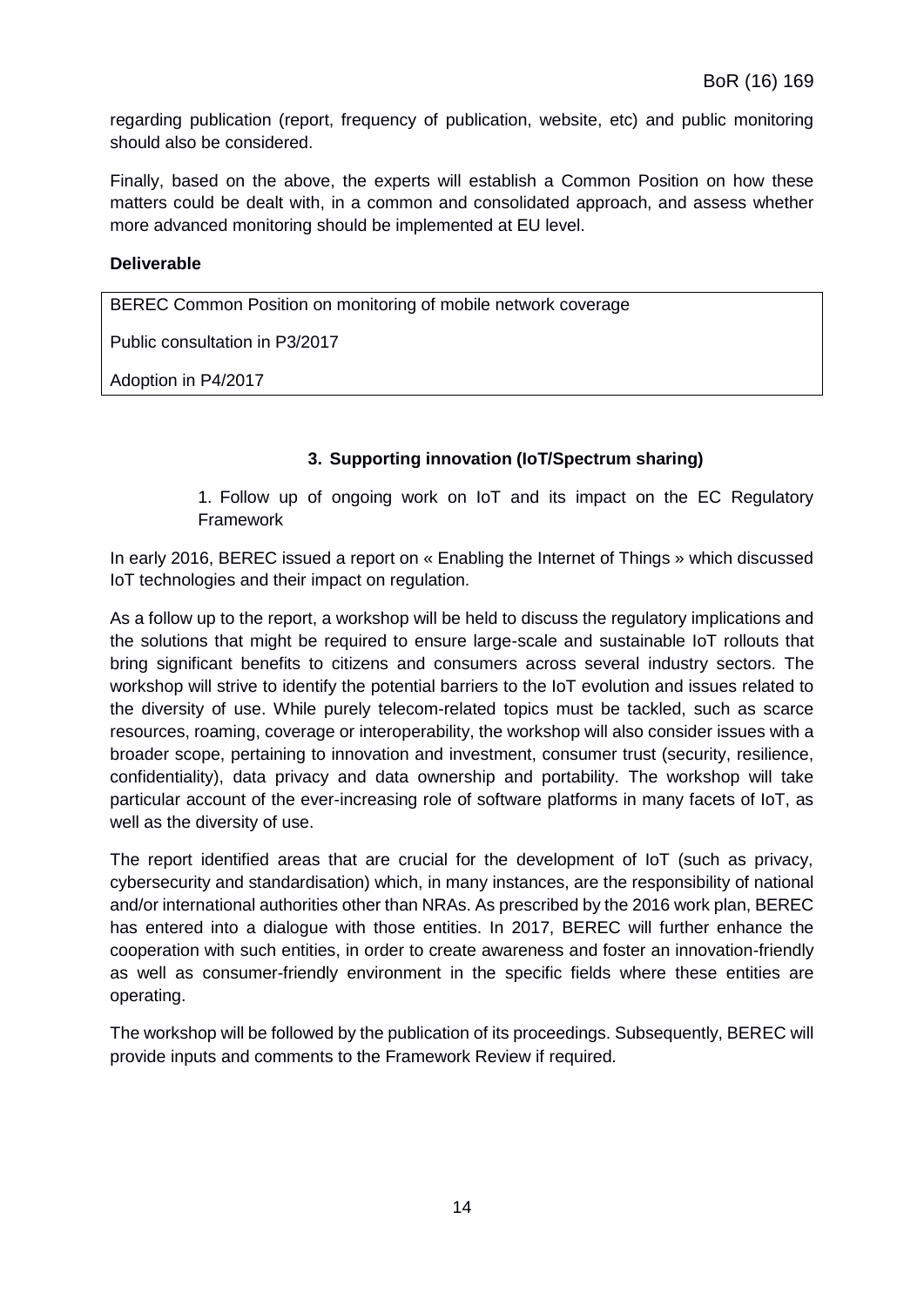# **Deliverable**

BEREC Workshop on IoT technologies and their impact on regulation and publication of its proceedings

Timing tbd

2. Spectrum needs to foster innovation in Europe

<span id="page-14-0"></span>In the coming years Europe will witness an ever-increasing level of connectivity in order to cope with the growing demand for mobile services, wireless internet access and IoT applications. MNOs will continue 4G network-rollouts and in parallel may decide to progressively upgrade their 4G networks with some 5G standard building blocks or IoT specific technologies (NB-IoT, Lora…).

The breakthrough uses of 5G will most probably require the identification of new frequency bands to accommodate very high throughput applications and it is of the utmost importance to ensure that constraints on spectrum availability do not hamper 5G deployment within Europe.

Regarding spectrum, multiple access schemes (licensed, licensed exempt, or a hybrid) may be considered as a response to new market trends and the anticipated needs. In particular, innovative sharing mechanisms (LSA, 3-tier SAS) could be studied as a means to optimise spectral efficiency.

Finally, the specific use of unlicensed spectrum, which is a very potent vector of innovation, should be facilitated by regulators, through the identification of potential new frequency bands and the evaluation of the possibility for spectrum audit tools in unlicensed bands.

An assessment of the state of play on those topics including market trends could be developed and discussed in a workshop held jointly with  $RSPG<sup>2</sup>$ , and to which other interested entities such as ENISA could contribute. *[to be confirmed with these entities before final adoption]*

# **Deliverable**

BEREC Workshop on Spectrum needs to foster innovation (held jointly with RSPG)

Timing tbd

<sup>&</sup>lt;sup>2</sup> Radio spectrum policy group.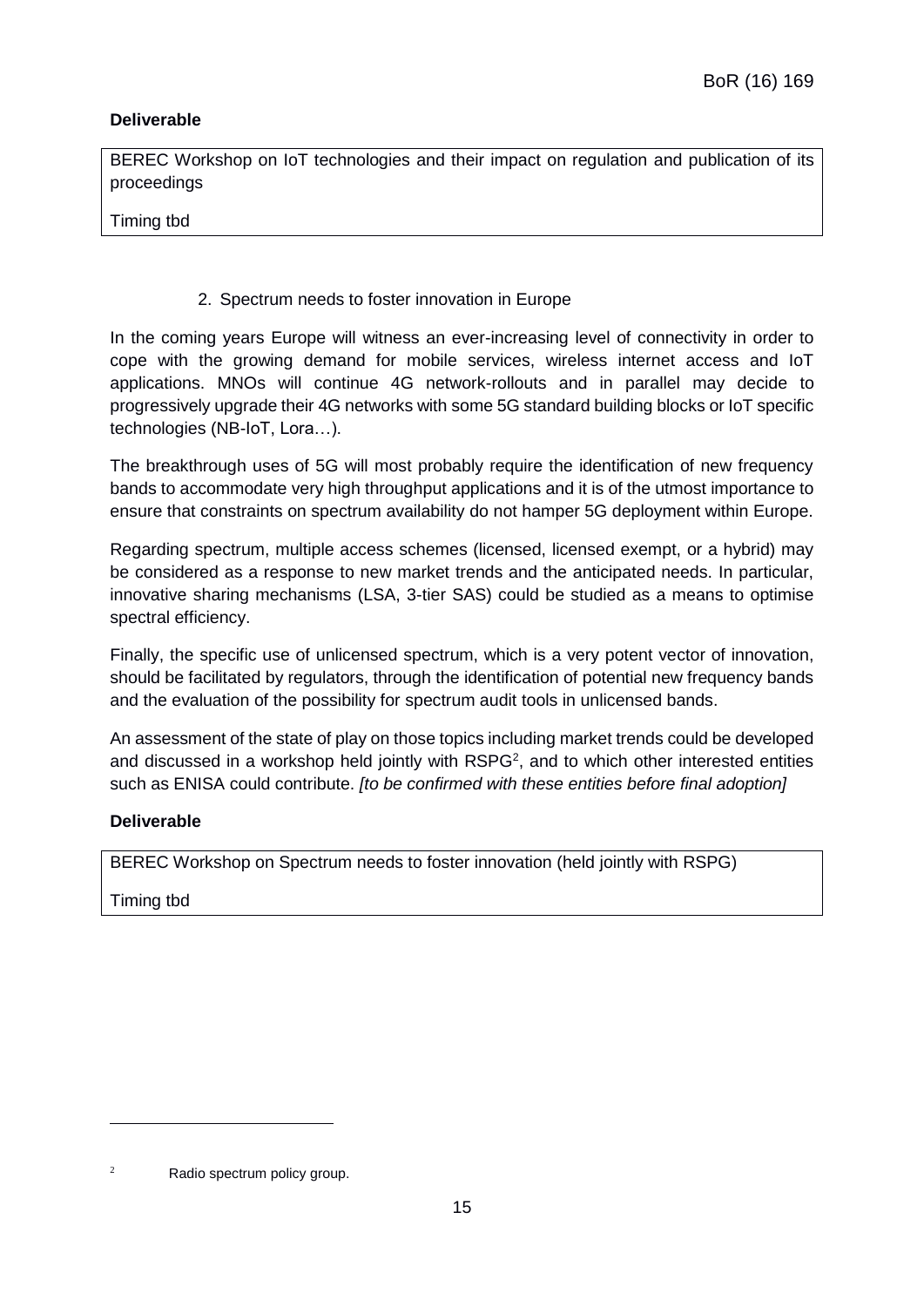# <span id="page-15-0"></span>**B. Promoting the Internal Market**

#### **1. Framework review**

<span id="page-15-1"></span>1. Inputs to legislative proposals in the context of the EC Regulatory Framework review

<span id="page-15-2"></span>On the back of both high-level and technical thematic exchanges with BEREC in 2015 and 2016, and after the publication of the BEREC Opinion in December 2015, the European Commission's legislative proposals for a review of the package of directives providing a regulatory framework for the provision of electronic communication (EC) networks and services in the EU were issued in September 2016.

In this context, BEREC intends to produce an assessment for the beginning of 2017 and thereafter to continue to analyse the proposals with a view to providing input to the EU institutions, both upon request and at BEREC's own initiative.

Drawing on previously launched investigations, BEREC will carry out this assessment with the inputs on other related subjects identified in this work programme, such as access regulation, universal service, the development of IoT services and spectrum needs,. It will develop relevant analyses that might be shared within the review process.

#### **Deliverables**

<span id="page-15-3"></span>BEREC Opinions, Reports, position and input papers, technical background analyses in the context of the EC Regulatory Framework Review (depending on specific requests by the EU Institutions and on needs emerging during the legislative process).

> 2. Collaboration with the Commission's consultant on its study on the review of SMP guidelines (to be determined with the European Commission)

The Commission will conduct an external study on the review of significant market power (SMP) guidelines. The main objective of the study will be to gather information about the developments of the relevant case-law and competition law principles regarding the assessment of dominance, and whether and how the guidelines have contributed to ensuring a harmonised approach across the Union, etc. This study will support the Commission's evaluation of how to update the guidelines and provide relevant guidance to national authorities.

On several occasions, BEREC has acknowledged the importance of the SMP guidelines and considered how they should be modified, especially when important competition issues occur which are not covered by the Commission's 2002 Guidelines on market analysis and the assessment of significant market power. For example, further guidance could be useful in the case of bundles, or concerning how NRAs should analyse joint dominance when assessing SMP within the relevant markets.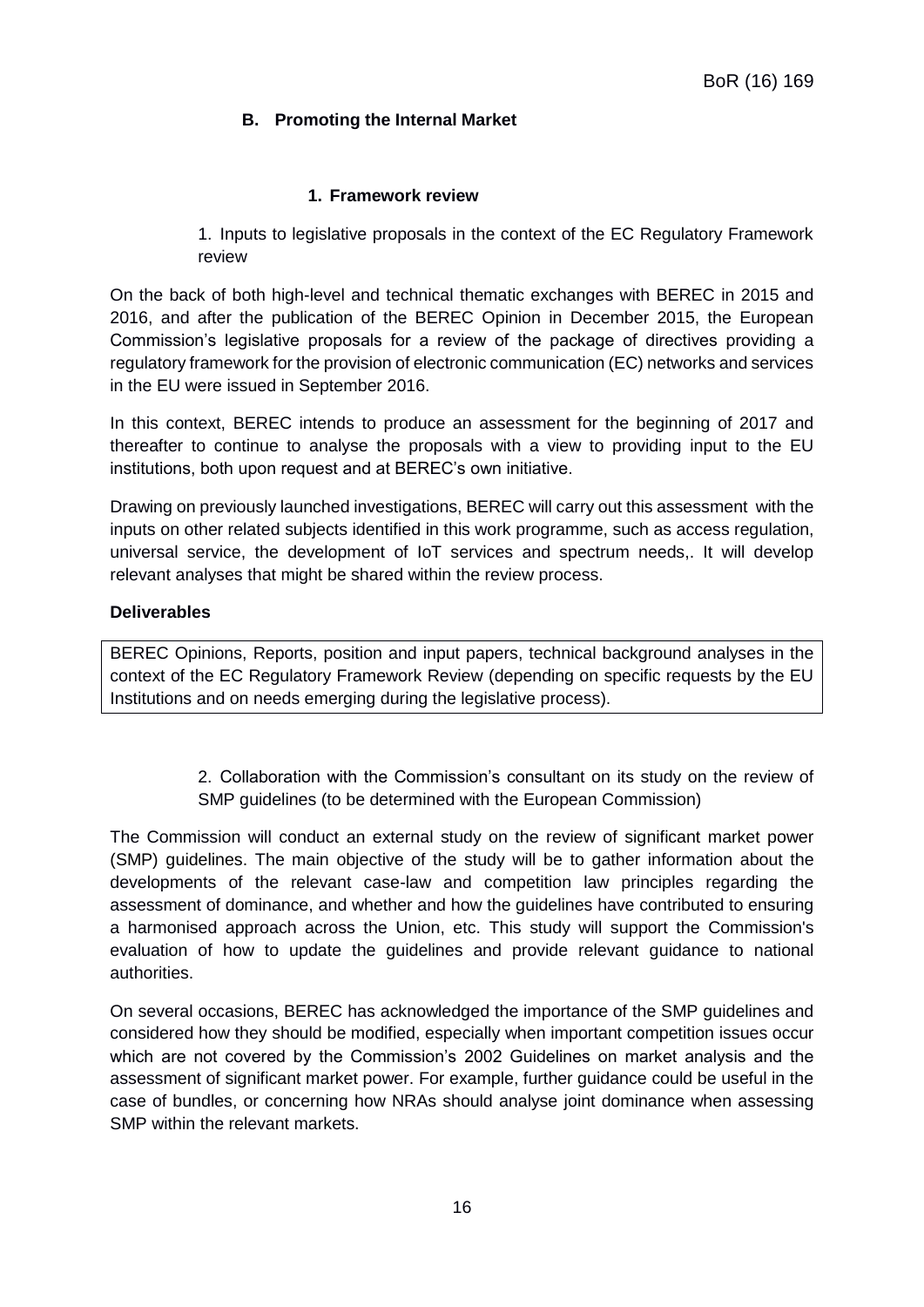The objective is to collaborate with the Commission's consultant on its study in order to help them identify key issues which need further guidance, and to give them concrete suggestions in the SMP guidelines modification process.

Meetings with the consultant could be organised, followed by a BEREC Opinion on the Commission review of SMP guidelines.

#### **Deliverable**

BEREC Opinion on the Commission review of SMP guidelines

Timing tbd

3. Review of Termination Rates (TR) recommendation

<span id="page-16-0"></span>In June 2016, BEREC responded to the European Commission's public consultation on the evaluation of the Recommendation on termination rates.

As the Commission is expected to review the TR Recommendation not later than December 2016, BEREC will collaborate with the European Commission's subsequent work, drawing on its previous analysis. The deliverables will be adapted depending on the process finally chosen and followed by the Commission. This may include the provision of expert opinions in the course of 2017.

#### **Deliverable**

BEREC Opinion on the Review of Termination Rates recommendation

<span id="page-16-1"></span>Adoption depending on Commission's initiative

4. Update of the internal qualitative report on Phase II cases (multiannual work line)

Since 2014, BEREC has undertaken an annual analysis of Article 7/7a Phase II cases, aimed at gaining a better understanding of both the procedural and substantive aspects of these cases and at informing the prospective review of BEREC Common Positions.

In 2015, a comprehensive database of Phase II cases was developed, including the main elements of the cases, in particular the reasoning put forward by the Commission, the analyses in the BEREC Opinions, and the final outcomes of the cases. BEREC will continue to add new Phase II cases to this database as and when they arise. The objective is that the database can be consulted by BEREC members, in particular experts of Phase II cases, both for referencing a particular case and to analyse key themes amongst the cases over time.

In the context of the framework review, additional analysis may need to be undertaken to examine any eventual proposition by the European Commission regarding the Article 7/7a process.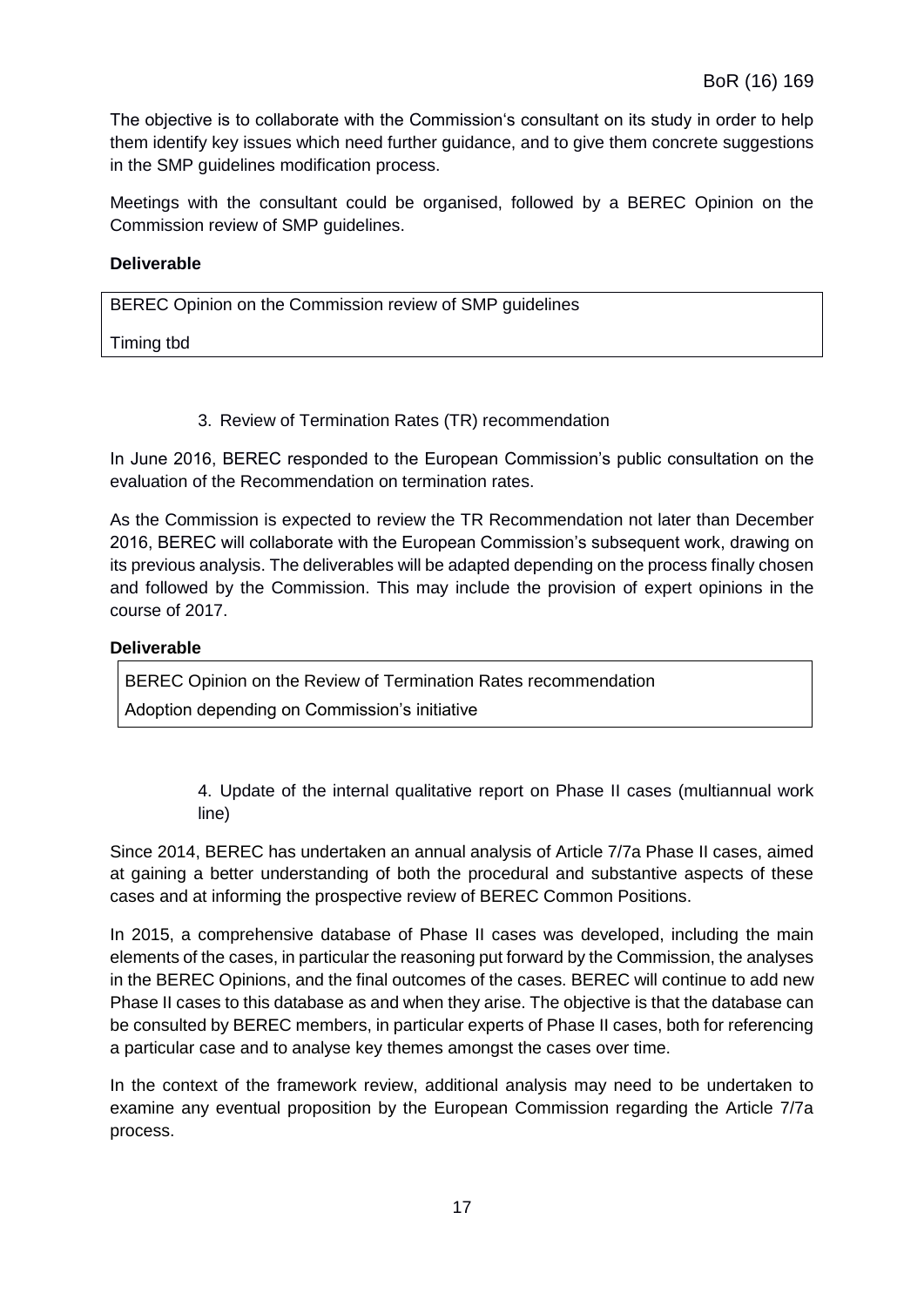# **Deliverables**

Update of the internal qualitative report on Phase II cases

<span id="page-17-0"></span>Timing tbd

#### **2. International roaming**

1. Update of BEREC Guidelines on the Roaming Regulation

<span id="page-17-1"></span>The BEREC Guidelines on the Roaming Regulation 531/2012 (excluding Articles 3, 4 and 5) need to be revised taking into account the abolition of retail roaming surcharges as of 15 June 2017.

In order to have a harmonised implementation of the new provisions and given the number of questions concerning the implementation of the new measures, the update of the General Guidelines should be approved during the second Plenary.

#### **Deliverables**

BEREC Guidelines on Regulation (EU) No. 531/2012 as amended by Regulation (EU) No. 2120/2015 (Excluding Articles 3, 4 and 5 on wholesale access and separate sale of services)

Adoption in P2/2017

2. Periodical International Roaming reports

<span id="page-17-2"></span>In accordance with Article 19 of the Roaming Regulation, BEREC shall regularly collect data from NRAs on the development of retail and wholesale charges for voice, SMS and data roaming services. This data has to be notified to the Commission at least twice a year.

On the basis of collected data, BEREC shall also regularly report on the evolution of pricing and consumption patterns in the Member States both for domestic and roaming services and the evolution of actual wholesale roaming rates for balanced and unbalanced traffic between roaming providers.

Taking this into account, BEREC is adapting the data collection template to take account of the new provisions and will continue to monitor the Roaming Regulation's functioning and provider compliance, compiling information on trends in traffic volumes and pricing at retail and wholesale level for both domestic and roaming services, and producing two benchmark reports covering the periods April 2016-September 2016 (18th Benchmark Report) and October 2016- March 2017 (19th Benchmark Report).

#### **Deliverables**

18th and 19th International Roaming BEREC Benchmark Data Report

Adoption in P1/2017 & P3/2017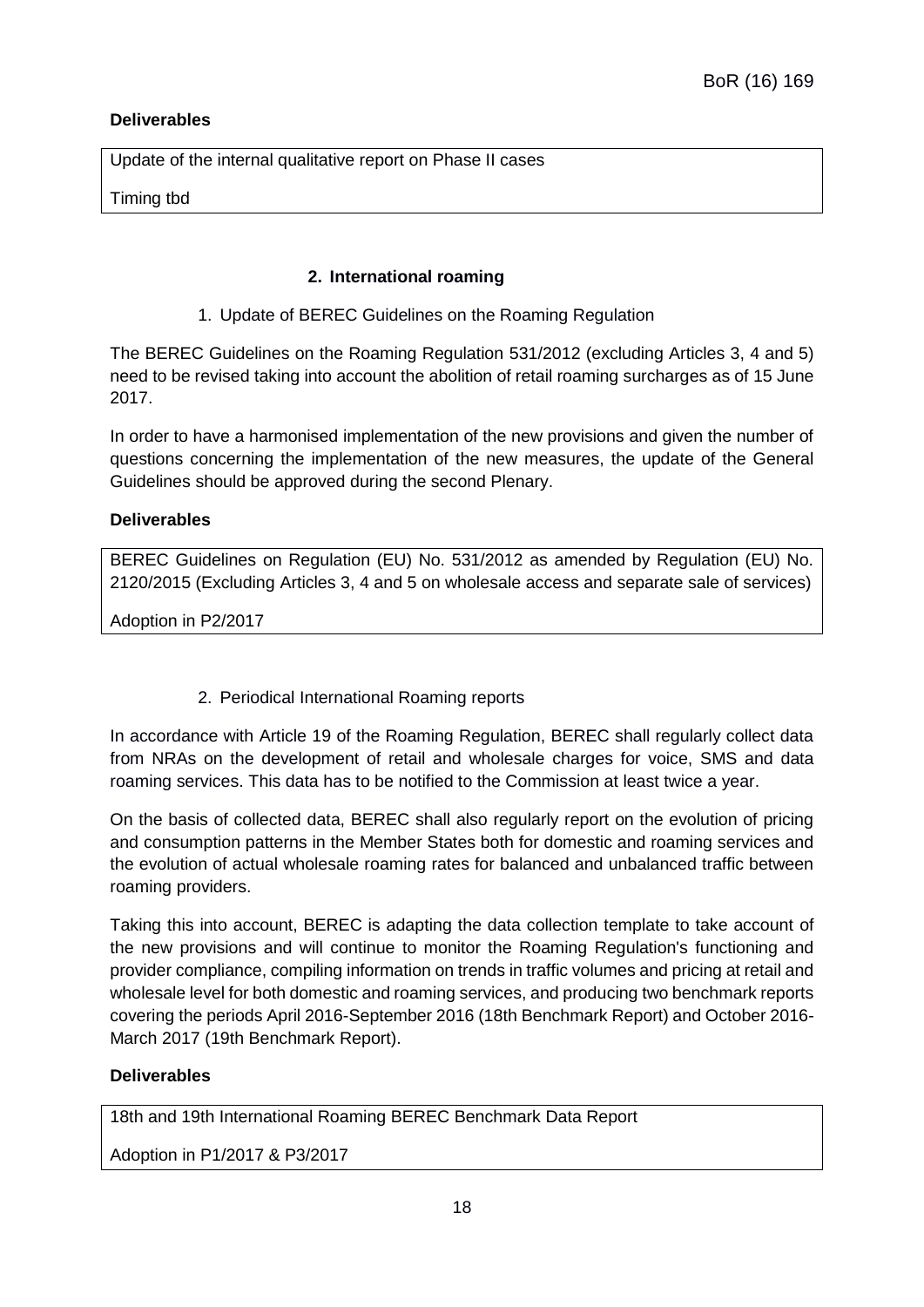3. Transparency and Comparability of Roaming Tariffs

<span id="page-18-0"></span>In accordance with Article 19 of the Roaming Regulation, BEREC will collect information from NRAs on the transparency and comparability of different roaming tariffs offered by operators to their customers. The information gathered from NRAs and operators will be used to prepare the  $4<sup>th</sup>$  report on transparency and comparability of roaming tariffs, which seeks to identify issues that need addressing, in particular with respect to new Roam like at Home offers, Fair Use Policies and sustainability.

#### **Deliverables**

BEREC Report on transparency and comparability of International Roaming tariffs

<span id="page-18-1"></span>Adoption in P4/2017

4. Inputs to the Commission implementing acts on weighted average MTRs (art. 6(2) RR)

According to Art 6e (2) of the Roaming Regulation as amended by the Regulation 2015/2120, the Commission has to review the Implementing Acts setting out the weighted average of maximum mobile termination rates every year in accordance with the same procedure. BEREC needs to give input to the Commission on this matter once a year.

#### **Deliverables**

BEREC Input to the European Commission regarding the implementing acts setting out the weighted average of maximum mobile termination rates across the Union.

<span id="page-18-2"></span>Adoption by e-clearance after P3/2017

#### **C. Empowering and Protecting End-users**

#### **1. Promoting end-user choice, accessibility and affordability**

#### 1. Current definition and provision of universal service

<span id="page-18-4"></span><span id="page-18-3"></span>The Universal Service Directive requires the European Commission to review the scope of the Universal Service every three years in the light of social, economic and technological developments. The European Commission started working on universal service from 2014 and BEREC adopted an internal report in 2014 on the implementation and application of the universal service provisions. In September 2016, the European Commission proposals include a review of the universal service provisions.

In 2017, BEREC will complement the 2014 internal report with a survey on recent experiences regarding the evolution of the universal service scope and content in the Member States. BEREC will analyse the European Commission proposals on the revision of the universal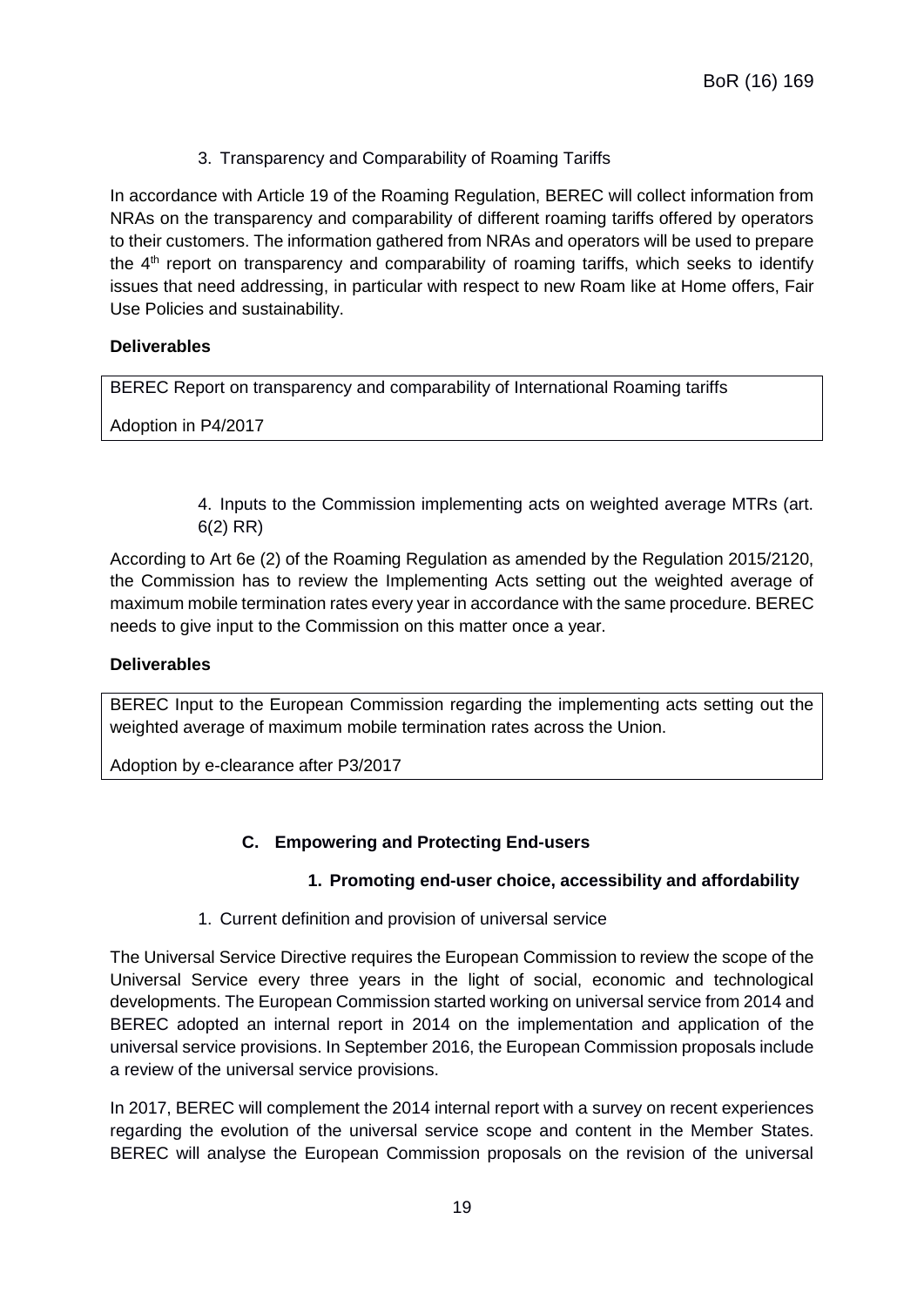service provisions. This analysis will serve as an input to the general assessment of the Commission proposal (cf. point 13 of the WP).

#### **Deliverables**

BEREC update survey on Member States recent experience in terms of universal service

<span id="page-19-0"></span>Adoption in P1 /2017

#### **2. Safeguarding an open internet**

1. Implementation of Regulation 2015/2120 and Guidelines on net neutrality

<span id="page-19-1"></span>BEREC will monitor the implementation of the net neutrality provisions of Regulation 2015/2010 in the context of BEREC Guidelines. BEREC will receive answers to a BEREC internal questionnaire (to be sent out in early 2017) as well as the first set of annual reports to be provided by NRAs by the end of June 2017 on the implementation of net neutrality rules. This will be used to produce a report describing and analysing how NRAs have implemented the rules and issues which arose. Starting in early 2017 and continuing throughout the year, BEREC will also provide a forum for NRAs to exchange views and experiences on the implementation of the Regulation.

Based on this work, BEREC will identify best practices or preferred approaches to reporting, and will consider if it is necessary to encourage common reporting approaches and methodologies.

#### **Deliverables**

BEREC Internal report summarising annual reports by NRAs on the implementation of the net neutrality provisions of Regulation 2015/2120 and associated BEREC guidelines

Discussion and orientation in P3/2017

BEREC Report on the implementation of Regulation 2015/2120 and related BEREC guidelines, including possible recommendations

Adoption for publication in P4/2017

#### 2. Regulatory assessment of QoS in the context of net neutrality

<span id="page-19-2"></span>**a)** In order to support the implementation of the net neutrality provisions of the Regulation 2015/2120, BEREC will develop a quality of service regulatory assessment toolkit for NRAs willing to develop their own QoS measurement tool (regarding speed for example, in application of art. 4 and 5 of the Regulation). The work will build on regulatory best practices and previous BEREC guidance as regards internet access service (IAS) quality monitoring. As proposed in the 2012 BEREC NN QoS Guidelines, the measuring methods will encompass both IAS as a whole as well as individual applications using IAS; they will aim at assessing the performance of those services, on the one hand, and detecting traffic management practices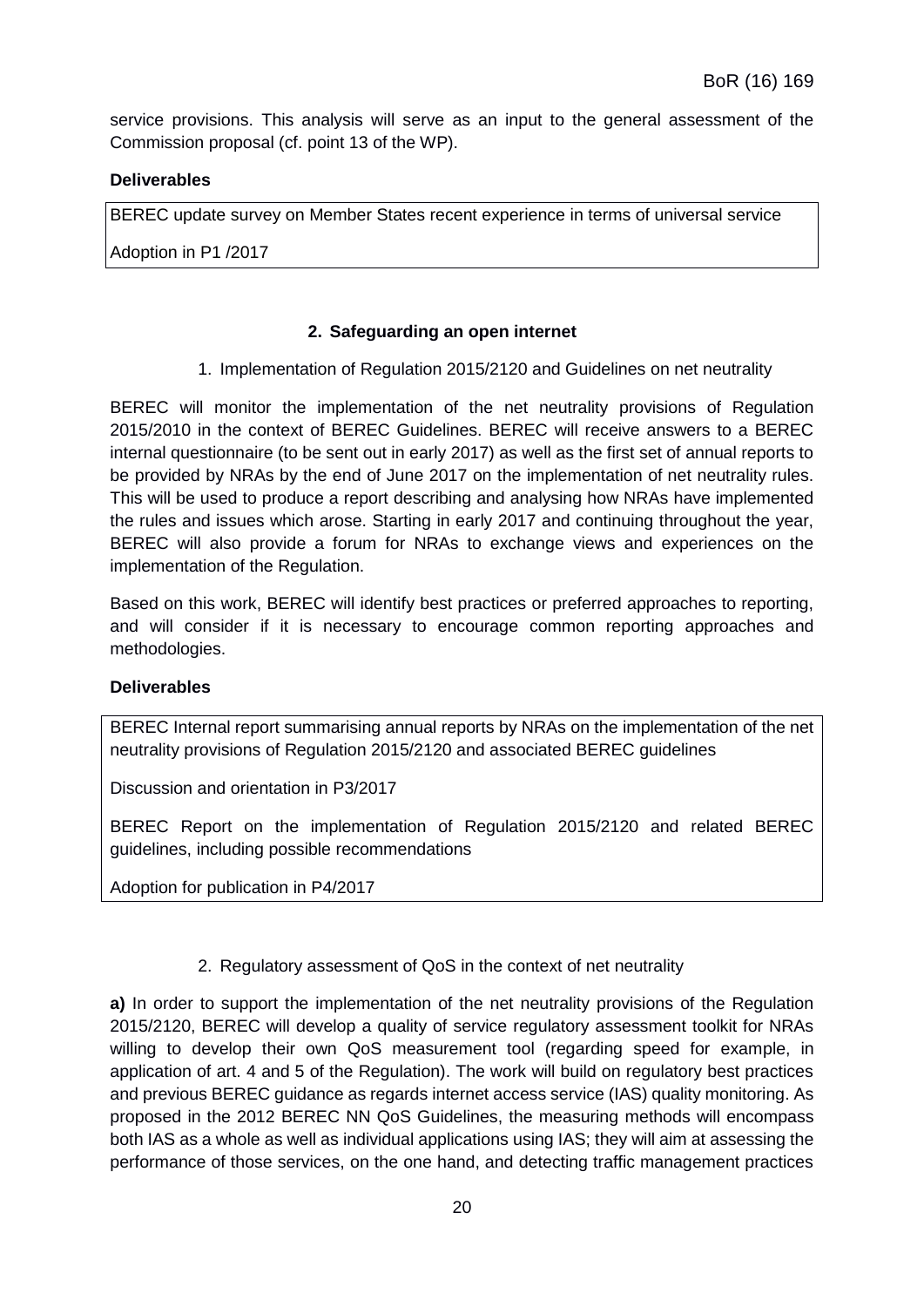(as covered by art. 3(3) of the Regulation) applied to or impacting those services, on the other hand. Accuracy and comparability of measurement results will be emphasised.

The Regulation 2015/2020 refers to "monitoring mechanisms certified by the NRA". In the toolkit, BEREC will produce guidance on criteria NRAs should take into account when developing its own mechanism or certifying a third party mechanism (including issues like the independence or business model of the applying monitoring body where the mechanism is not developed by the NRA itself).

# **Deliverable**

BEREC regulatory toolkit for QoS assessment for the implementation of articles 4 and 5 of the Regulation 2015/2120

Adoption for public consultation in P2/2017

Adoption in P3/2017

**b)** BEREC will build upon the findings from the 2014 BEREC NN QoS Monitoring Report and 2015 BEREC NN QoS Feasibility Study. Taking into account the various examples of NRAs which operate their own QoS measurement tools, and focusing on practical implementation aspects, BEREC will provide technical specifications for the various components of a QoS monitoring system (notably enabling the measurement of individual applications or types of applications). In 2017, the BoR will decide on the next steps, in particular whether to move forward to initiating development of an opt-in quality monitoring software based on these concrete technical specifications and analyse the governance aspects of operation of such a monitoring system.

#### **Deliverables**

BEREC Report providing practical guidance regarding the technical implementation of a QoS monitoring system.

Adoption in P2/2017 (to be preceded by a phase of dialogue with stakeholders)

Decision on the next steps (possible launching of an opt-in quality monitoring software in P3)

<span id="page-20-0"></span>P2/2017

3. Net neutrality supervision tools and methods

One of the ways in which NRAs might identify contractual, commercial and technical practices introduced by ISPs at national level and assess their compliance with the provisions of Article 3 of the Regulation 2015/2120 is through the use of detection tools and methods, in particular three kinds: automatic assessment tools based on the toolkit developed as part of item 23a (such as network diagnostic tests), end-user reporting platforms and periodic questionnaires. BEREC will therefore report on and analyse existing tools and suggest best practices. It will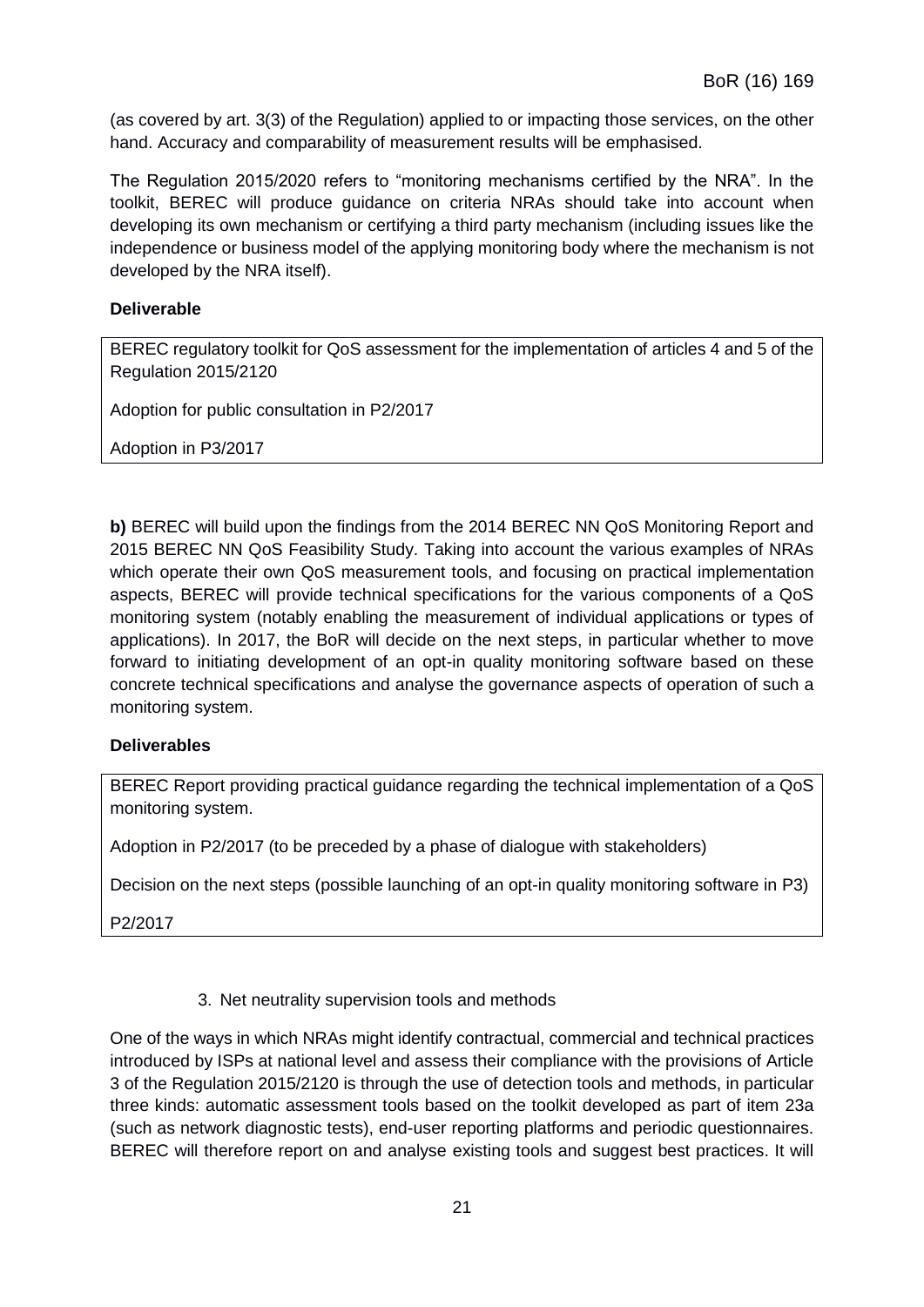include a full template (questionnaire) about traffic management investigation (TMI), as used in the BEREC/European Commission 2012 Traffic Management Investigation, for NRAs to use voluntarily as part of their future monitoring activities.

# **Deliverable**

BEREC Report analysing contractual, commercial and technical practices for the implementation of article 3 of Regulation 2015/2020, including recommendations to NRAs

<span id="page-21-0"></span>Adoption in P4/2017 (to be preceded by a phase of dialogue with stakeholders)

#### **D. Quality and efficiency**

#### **1. Benchmarks**

1. Benchmarking on MTR/FTR/SMS (multiannual work line)

<span id="page-21-1"></span>In 2017 BEREC will continue to produce bi-annual benchmarks on mobile and fixed termination rates as well as on SMS. The Termination Rates (TRs) data collected from BEREC members and observer states aims to monitor the evolution of TRs and the cost model/methodology adopted for the definition of TRs.

These benchmarks have reached a satisfactory level of maturity and have proved invaluable, not just for monitoring consistency but also in the regulatory process.

#### **Deliverables**

BEREC Benchmark Report on MTR, FTR, SMS

Adoption in P2/2017 and P4/2017

2. Procedures for collection and standardisation of statistical and market information on OTT services, in cooperation with Eurostat

<span id="page-21-2"></span>A follow-up to the 2016 report on "European benchmarking of OTT indicators", will be elaborated, in order to consolidate the questions likely to be included in the current Eurostat collection.

In its report on OTT services (BoR (16) 35) published in January 2016, BEREC has identified the need for the ECN/S Framework review to address the NRAs' lack of legal competences to seek information from providers of OTT services.

However, in some cases there is a short term need for evidence in order to inform European policies and national regulatory decisions. Because of this, and given the limited possibilities to gather information directly from providers, it may be necessary that the European Commission, in collaboration with BEREC, improves the tools they are currently using to gather information on penetration rates (Eurobarometer and Eurostat's Information Society Statistics).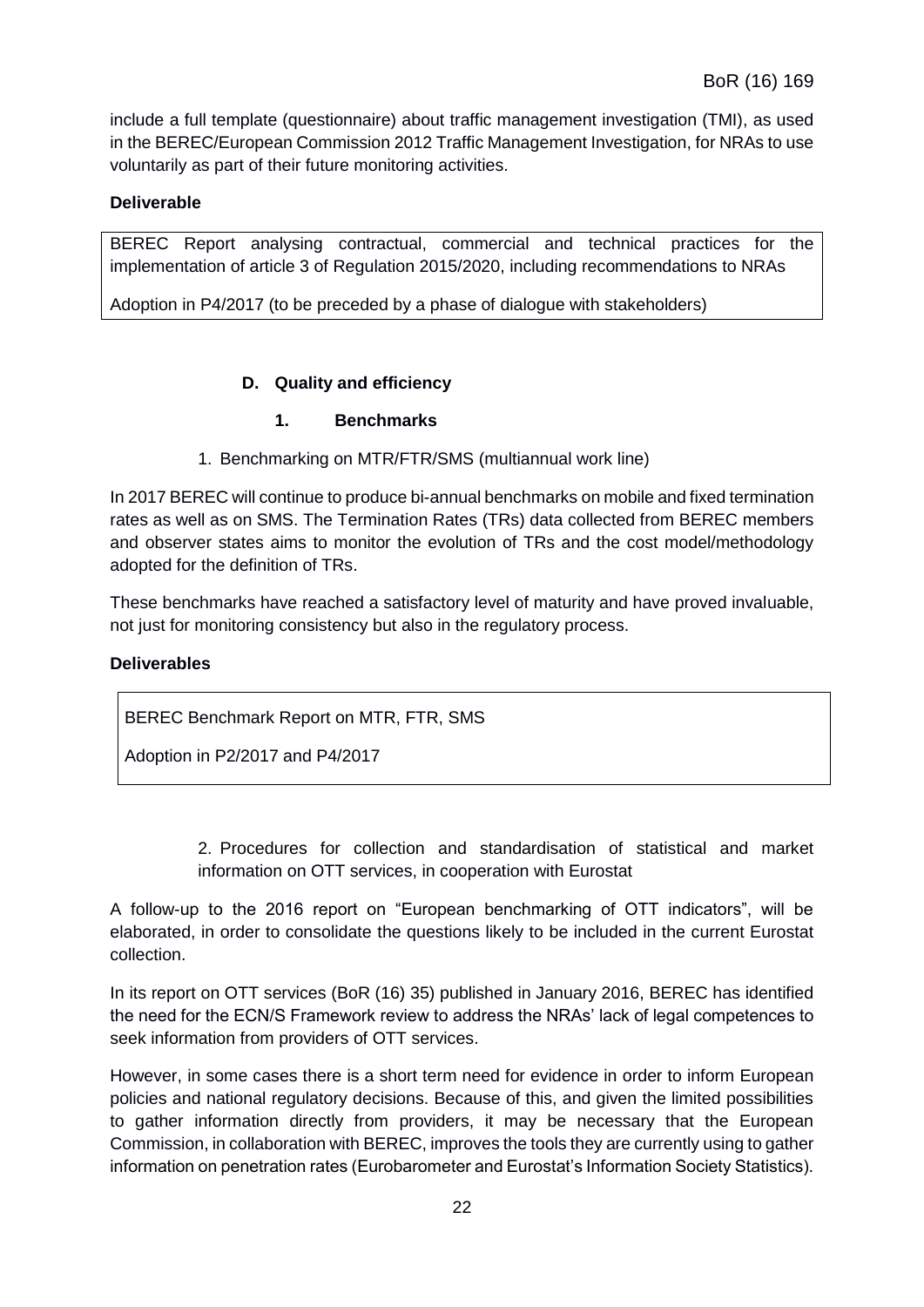BEREC will discuss with Eurostat the procedures for collection and standardisation of statistical and market information on OTT services.

European ICT surveys: "Information and Communication Technologies in households and by individuals" and "Information and Communication Technologies in enterprises" are collected yearly by National Statistical Agencies and harmonised and compiled by Eurostat. When Eurostat has a comprehensive database with a representative sample in each country, by regularly including specific OTT questions in the survey, the limitations that NRAs face when gathering information about these services could be mitigated.

#### **Deliverables**

Discussions with the European Commission and Eurostat about the collection and standardisation of statistical and market information on OTT services

<span id="page-22-0"></span>Timing tbd

3. Business market indicators for the Digital Scoreboard (elaborate a survey and harmonise practices)

The business market is a very important regulatory issue for NRAs. However, the existing amount of available statistical information at European level is too low to assess robustly the evolution of this market and to define its characteristics, and its level of competition. Most of the available data comes from surveys carried out by operators.

The aim of this work is to propose to the European Commission a set of business market indicators that could be included in the questionnaire used for the Digital Scoreboard publication. To this end, it will be necessary to ensure that the definition of the business market covers the same scope for all NRAs and to identify what type of data is currently collected by each NRA and the underlying definitions. It could be useful to establish some guidelines on how information should be collected on this matter.

# **Deliverable**

BEREC Report on business market indicators for the European Commission's Digital **Scoreboard** 

Adoption in P2/2017

# **2. Regulatory accounting**

4. Follow up of the Weighted Average Cost of Capital (WACC) study of the Commission

<span id="page-22-1"></span>On 27 June 2016 the Commission published a report which analysed in detail the approaches NRAs use to determine the rate of return in regulatory proceedings.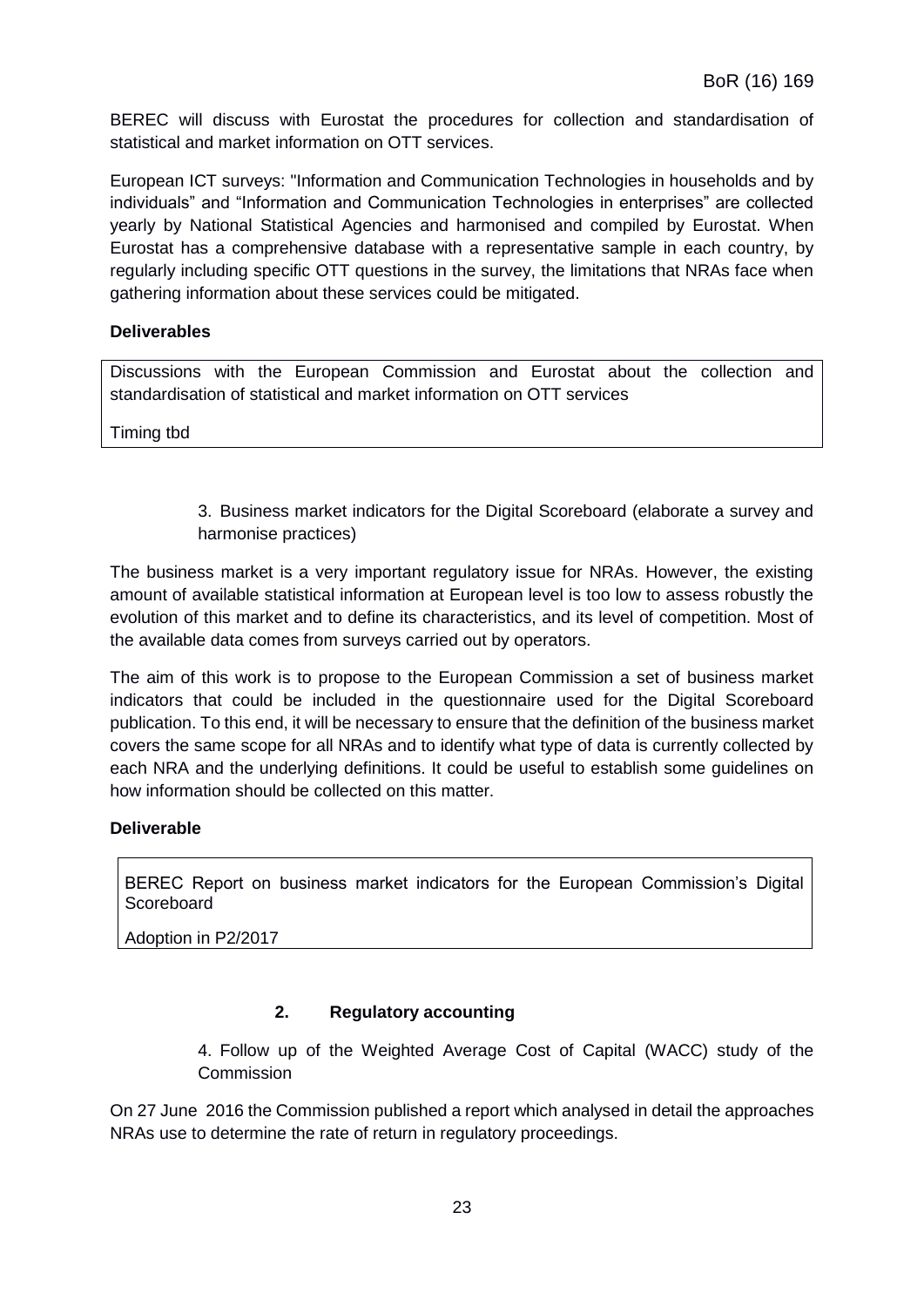BEREC has already started looking into the issue of calculating the cost of capital and the reasons to choose a specific approach by NRAs. BEREC has looked in detail at the parameters and compared its own results with the results of the study. This work will be continued in close cooperation with the Commission in 2017.

# **Deliverable**

Follow up of the WACC study, in close cooperation with the European Commission

Adoption in P1/2017

5. Regulatory Accounting in practice (multiannual work line)

<span id="page-23-0"></span>BEREC will repeat this annual exercise in 2017 with the intention, as in previous years, to assess the degree to which there is consistency in regulatory accounting across the EU and to identify differences amongst Member States which may have arisen as a result of different implementations of the same regulatory accounting approach.

BEREC will continue to collect data on the methodology and input parameters used to calculate the rate of return on capital employed.

In 2017, emphasis will continue to be given to consistency in regulatory accounting with respect to key access products and will seek to increase the detail and the in-depth analysis of the methods covered to identify commonalities and reasons for differences. The report aims at investigating any possible scope for greater consistency across Member States, as well as covering the motivation behind NRAs' choices of the regulatory accounting and costing methodologies, thereby linking both methodologies in order to find trends.

BEREC will also include an overview of the costing methodologies applied, having in mind the Recommendation on Consistent Non-Discrimination Obligations and Costing Methodologies (2013/466/EU).

#### **Deliverable**

BEREC Report on Regulatory Accounting in practice

Adoption in P3/2017

# **3. Communication and Cooperation**

6. Review of the BEREC Mid-Term Strategy 2018-2020

<span id="page-23-1"></span>BEREC adopted its first medium-term strategic outlook in 2012. This strategic outlook is subject to a regular review and an updated strategic outlook was therefore adopted on 4 December 2014, covering the period 2015-2017. BEREC will have to revisit its mid-term strategy in 2017 for the period 2018-2020, in particular in the context of the digital market developments.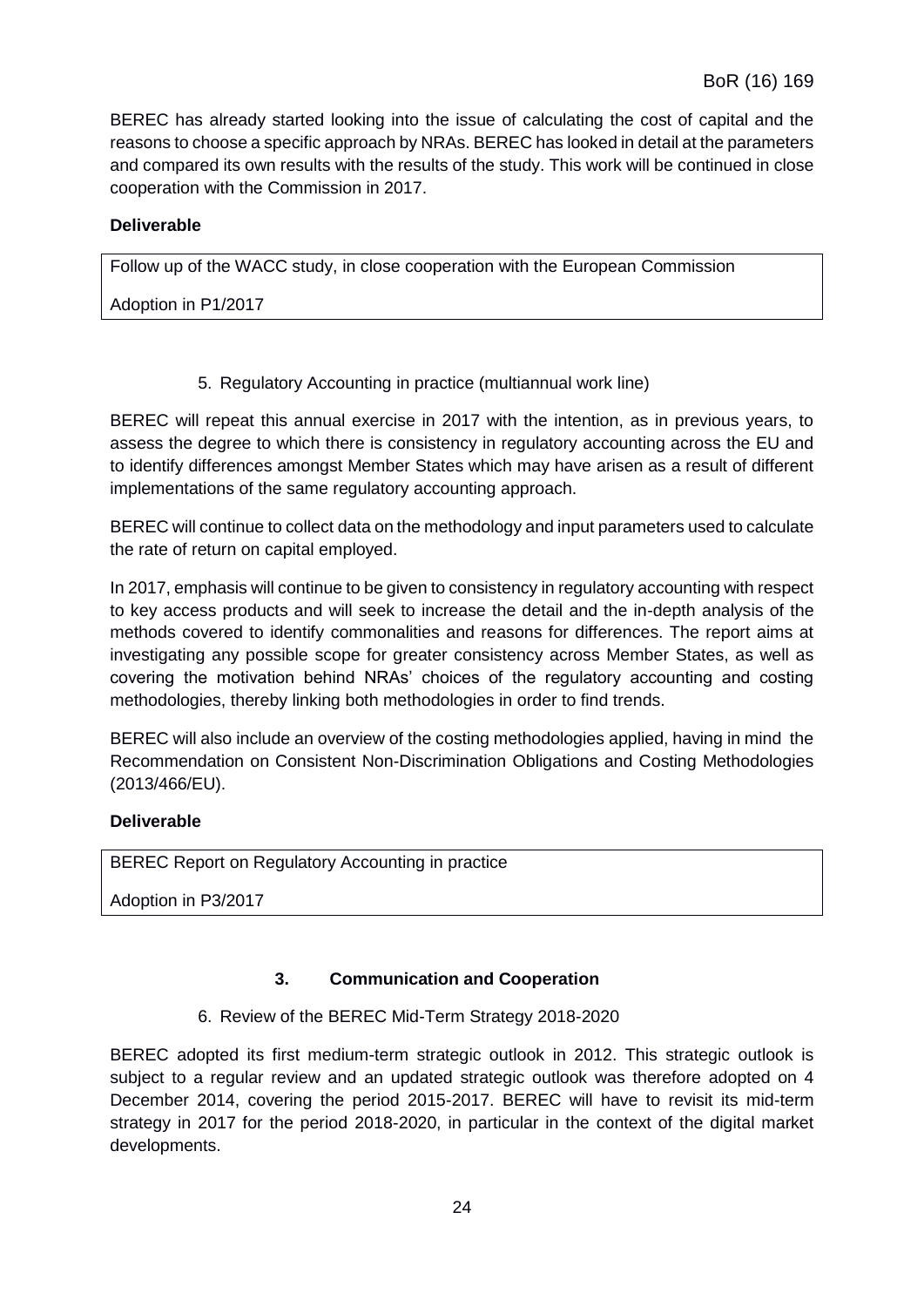The updated mid-term strategy will outline BEREC's strategic objectives for the period 2018- 2020. The strategy will build upon BEREC's work to date, and takes into account the major developments that are taking place in the electronic communications field. It is a core document, on which BEREC's annual work programmes are based and which provides strategic orientations to map out BEREC actions.

| <b>Deliverable</b> |  |  |
|--------------------|--|--|
|                    |  |  |

BEREC mid-term strategy 2018-2020 Public consultation after P2/2017 Adoption in P3/2017

# 7. BEREC annual reports

<span id="page-24-0"></span>According to Article 5.5 and Article 3.1 (n) of the BEREC Regulation (EC) 1211/2009, BEREC is required to present an Annual Report of its activities every year, as well as an Annual Report on developments in the electronic communications sector. BEREC will continue to publish these two reports together as Part A and Part B of a single document.

Whereas the Annual Report on BEREC activities focuses on the outcome of the work of its expert working groups and ad-hoc teams based on the Work Programme, the Annual Report on developments in the electronic communications sector summarises BEREC's view on the past year as well as a perspective of future developments and challenges in the sector.

| <b>Deliverable</b>        |  |  |
|---------------------------|--|--|
| BEREC Annual Reports 2016 |  |  |
| Adoption in P2/2017       |  |  |

8. Stakeholders' Forum

<span id="page-24-1"></span>Building upon the very positive experiences BEREC has made with its past four events, the  $5<sup>th</sup>$ Stakeholders' Forum will continue to provide a platform for strategic dialogue, which will enable participation by all members and key stakeholders and ultimately increase transparency.

The feedback received in this context will be an important complement to the written inputs received through public consultations and other discussions that take place, and will reflect on key developments and future challenges for the sector as well

# **Deliverable**

BEREC Stakeholders' Forum in Q4/2017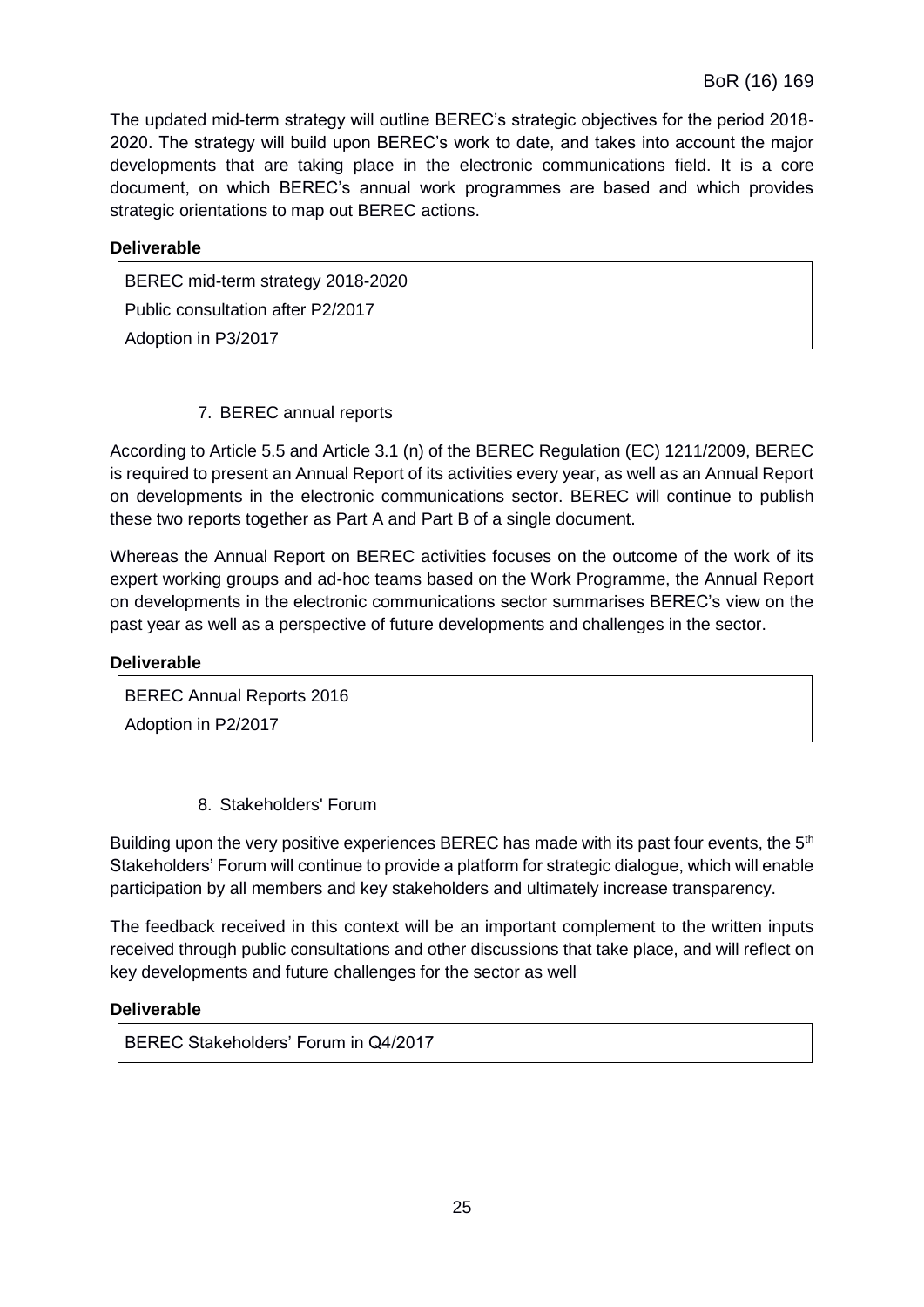9. Cooperation with the EU-institutions and institutional groups

<span id="page-25-0"></span>BEREC will continue to engage with the European Commission, the Council and the European Parliament, providing advice and opinions on European Commission draft decisions, recommendations and guidelines, and taking on any questions related to electronic communications that fall within the scope of its competence. In 2017, the continuation of this fruitful cooperation with the EU institutions will be a key factor and of crucial importance for a successful review of the legal framework of the electronic communications sector and a successful Digital Single Market strategy.

In addition to carrying out its advisory duty vis à vis all EU Institutions, BEREC will also promote in 2017 thematic exchanges with other European regulatory cooperation platforms and bodies, operating both in adjacent and different economic sectors, such as RSPG<sup>3</sup>, ENISA<sup>4</sup>, ERGA<sup>5</sup>, ERGP<sup>6</sup> and ECN<sup>7</sup>.

Based on the Commission's eventual legislative proposals, BEREC will identify specific lines of cooperation and the relevant EU regulatory platforms.

10. International cooperation

<span id="page-25-1"></span>Each year it becomes ever more necessary for BEREC to engage in dialogue with NRAs based outside the EU, as well as with international regulatory networks, policy-makers and institutions involved in electronic communications matters.

The increasing volume of electronic communications flowing in and out of the EU and the globalisation of the telecommunications industry (just as with other industries) means that policies, legislation and regulations have to be seen from beyond just the European perspective and taking into account the global perspective. BEREC will need to closely follow international trends in technology and changing business models, so that it retains the capacity to address challenges swiftly and effectively as they arise.

Additionally, regions outside the EU regulators' networks have been expressing great interest in the European regulatory approach.

In 2017, BEREC will continue to develop and strengthen contacts with international regulatory authorities and organisations, such as the  $\text{FCC}^8$  and  $\text{ITU}^9$ , and with regional regulatory

 $\overline{a}$ 

<sup>&</sup>lt;sup>3</sup> Radio Spectrum Policy Group.

<sup>4</sup> European Union Agency for Network and Information Security.

<sup>5</sup> European Regulators Group for Audiovisual Media Services.

<sup>6</sup> European Regulators Group for Postal Services.

 $7$  European Competition Network.

<sup>8</sup> Federal Communications Commission (United-States)

 $\alpha$ Internation Telecommunications Union.